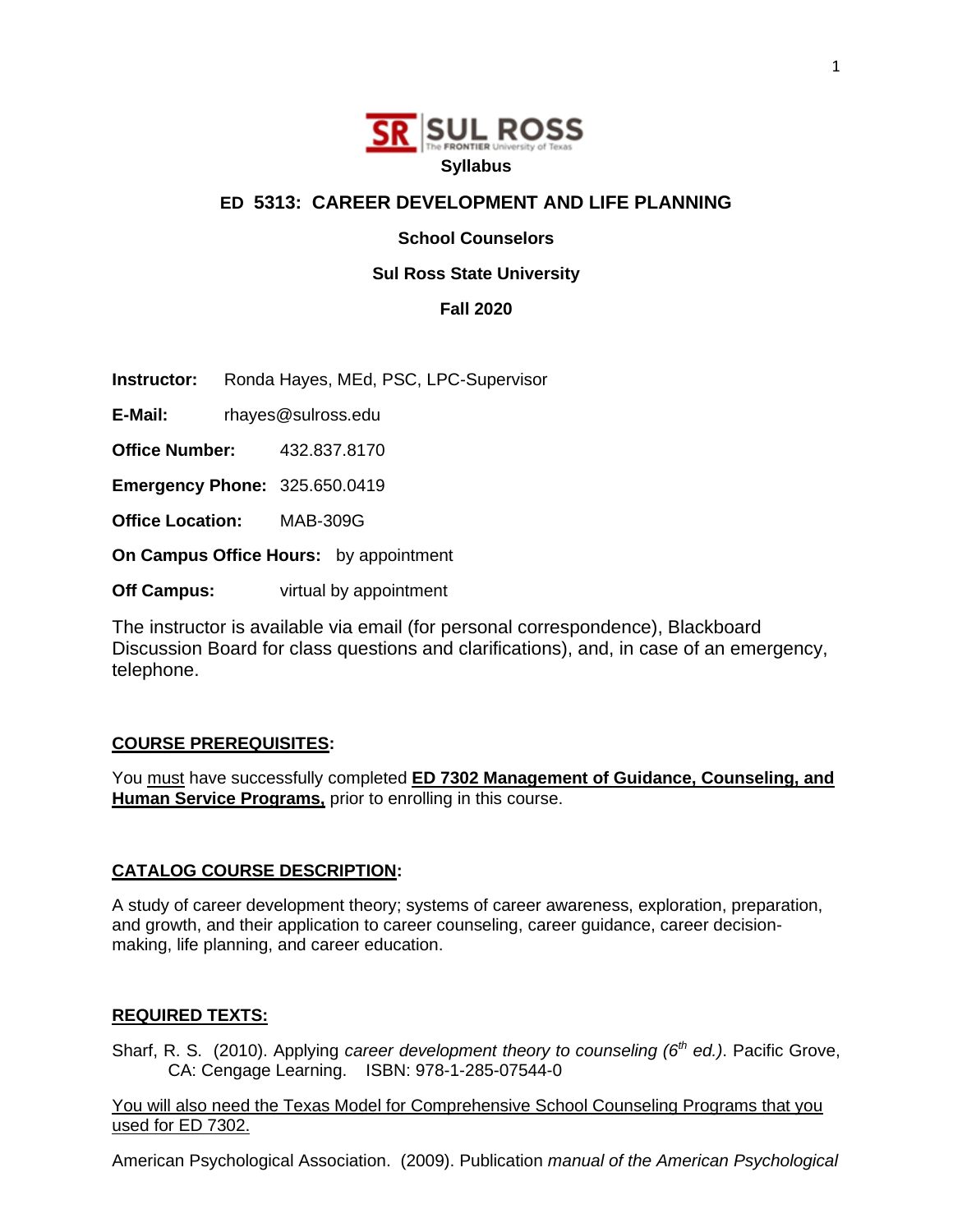*Association* (6th ed.). Washington, DC: American Psychological Association.

Supplementary Required Materials:

*Career Counseling: Work in Progress DVD (*ISBN: 9780131920019) Since this course is delivered entirely on the web, it is important for students to be able to view case studies of clients experiencing actual career counseling. Students will observe the career counseling process from the initial counseling session through termination in order to see career counseling techniques modeled by experts. This information will assist students in writing their career program for this course and in practicing career counseling in the World of Work. This DVD can be ordered from the publisher's website at www.mypearsonstore.com, at Amazon.com (can be purchased used at a lower cost), or new/used via other online book vendors.

**NOTE: ORDER THIS MATERIAL:** Immediately upon receiving this syllabus, please telephone 1-800-822-PLAN to request the COUNSELOR'S PACKET. After dialing the number, listen to the menu; then push 2. You will be given the opportunity to speak your name and mailing address. If given the opportunity, you may respond that you are a university student in a school counseling career development class and need this information for the course.

# **TExES STANDARDS**:

TEXES standards addressed in this course are:

**Standard I. Learner-Centered Knowledge:** The certified school counselor has a broad knowledge base.

**Standard II. Learner-Centered Skills**: The certified school counselor applies the knowledge base to promote the educational, personal, social, and career development of the learner.

**Standard III. Learner-Centered Process:** The certified school counselor participates in the development, monitoring, and evaluation of a developmental school guidance and counseling program that promotes learners' knowledge, skills, motivation, and personal growth.

**Standard IV. Learner-Centered Equity and Excellence for All Learners:** The certified school counselor promotes academic success for all learners by acknowledging, respecting, and responding to diversity while building on similarities that bond all people.

**Standard V. Learner-Centered Communications**: The certified school counselor, an advocate for all students and the school, demonstrates effective professional and interpersonal communication skills.

**Standard VI. Learner-Centered Professional Development:** The certified school counselor continues professional development, demonstrating a commitment to learn, to improve the profession, and to model professional ethics and personal integrity.

| <b>Standard</b> | <b>Description</b>                                                                                                                                                                                    | <b>Assignment</b>                  | <b>Assessment</b>     | <b>SLO</b> |
|-----------------|-------------------------------------------------------------------------------------------------------------------------------------------------------------------------------------------------------|------------------------------------|-----------------------|------------|
| 1. (3)          | career development theories and<br>practices;                                                                                                                                                         | Chapters - All                     | Exam                  |            |
| l. (4)          | the roles and responsibilities of a<br>comprehensive school counseling<br>program that emphasizes college<br>and career readiness and<br>postsecondary options for all<br>students, including college | Career<br>Components<br>Assignment | <b>Writing Rubric</b> | 2,3        |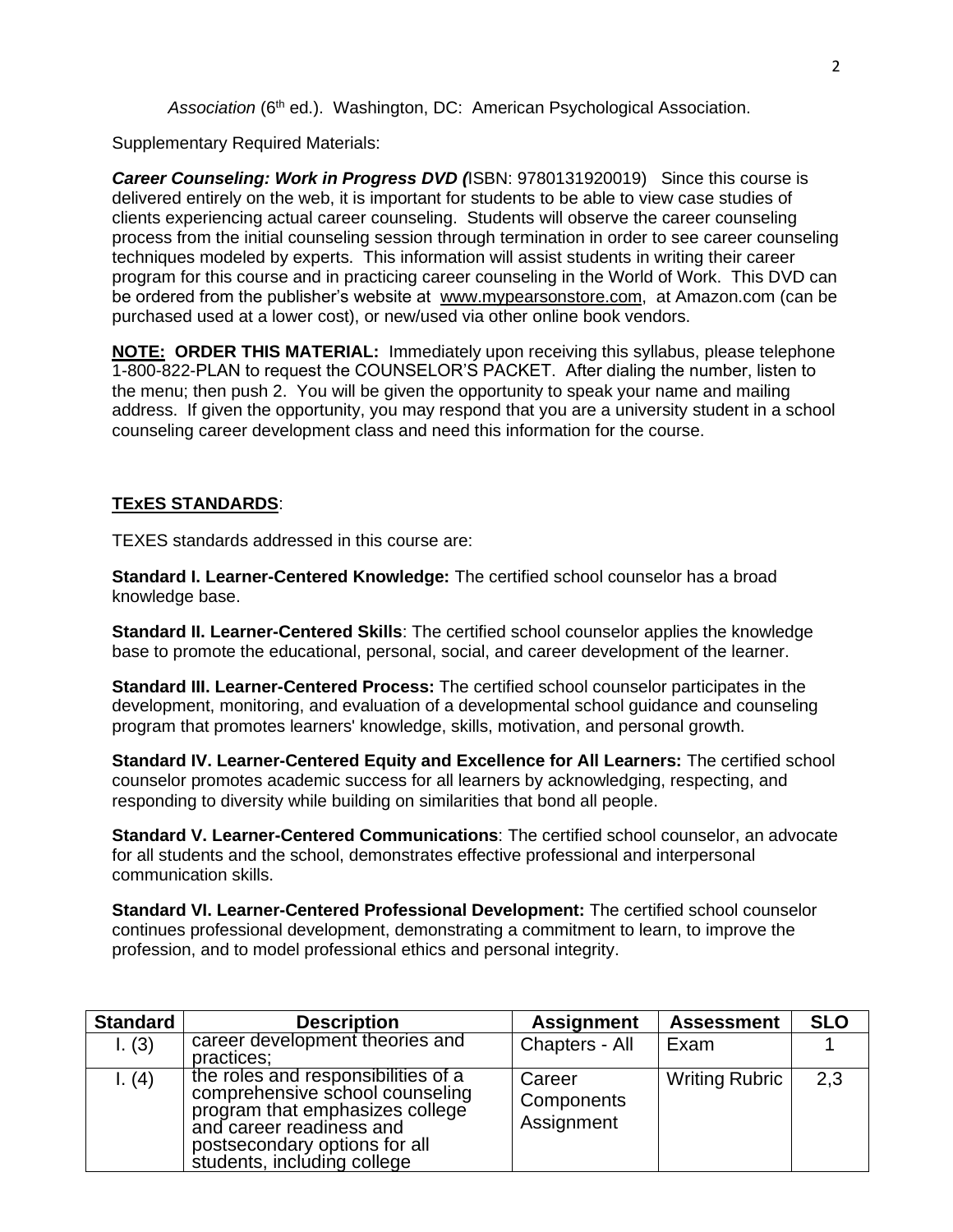|         | admissions, college financial aid<br>resources, application procedures,<br>and workforce and career<br>opportunities;                                                                                                                             | <b>Site Visit</b><br>Assignment                                                                                                                                            |                       |     |
|---------|---------------------------------------------------------------------------------------------------------------------------------------------------------------------------------------------------------------------------------------------------|----------------------------------------------------------------------------------------------------------------------------------------------------------------------------|-----------------------|-----|
| I. (6)  | changing societal trends, including<br>demographic, economic, and<br>technological tendencies, and their<br>relevance to school counseling;                                                                                                       | Demographics<br>assignment                                                                                                                                                 | <b>Writing Rubric</b> | 1,2 |
| I. (7)  | environmental, social, and cultural<br>factors that affect learners'<br>development and the relevance of<br>those factors to educational, career,<br>personal, and social development,<br>along with comprehensive school<br>counseling programs; | Demographics<br>assignment                                                                                                                                                 | <b>Writing Rubric</b> | 1,2 |
| I. (8)  | learners' developmental<br>characteristics and needs and their<br>relevance to educational and career<br>choices;                                                                                                                                 | MBTI-type<br>assessment,<br>the Keirsey<br>Temperament<br>Sorter, the<br>SIGI-3, and the<br><b>Texas Career</b><br>Check<br><b>Site Visit</b>                              | <b>Writing Rubric</b> | 1,2 |
| 1. (12) | the integration of a school counseling<br>program, the Texas College and<br>Career Readiness Standards, and<br>academic curricula;                                                                                                                | Career<br>Components<br>Assignment<br><b>Site Visit</b><br><b>Discussion</b>                                                                                               | <b>Writing Rubric</b> | 2,3 |
| I. (13) | the roles and responsibilities of a<br>comprehensive school counseling<br>program that is responsive to all<br>students:                                                                                                                          | Career<br>Components<br>Assignment                                                                                                                                         | <b>Writing Rubric</b> | 1,2 |
| 1. (14) | counseling-related research<br>techniques and practices;                                                                                                                                                                                          | MBTI-type<br>assessment,<br>the Keirsey<br>Temperament<br>Sorter, the<br>SIGI-3, and the<br><b>Texas Career</b><br><b>Check</b><br><b>Site Visit</b><br><b>Discussions</b> | <b>Writing Rubric</b> | 1,2 |
| 1. (15) | developing and teaching best<br>practices on leadership skills;                                                                                                                                                                                   | MBTI-type<br>assessment,<br>the Keirsey<br>Temperament<br>Sorter, the<br>SIGI-3, and the                                                                                   | <b>Writing Rubric</b> | 1,2 |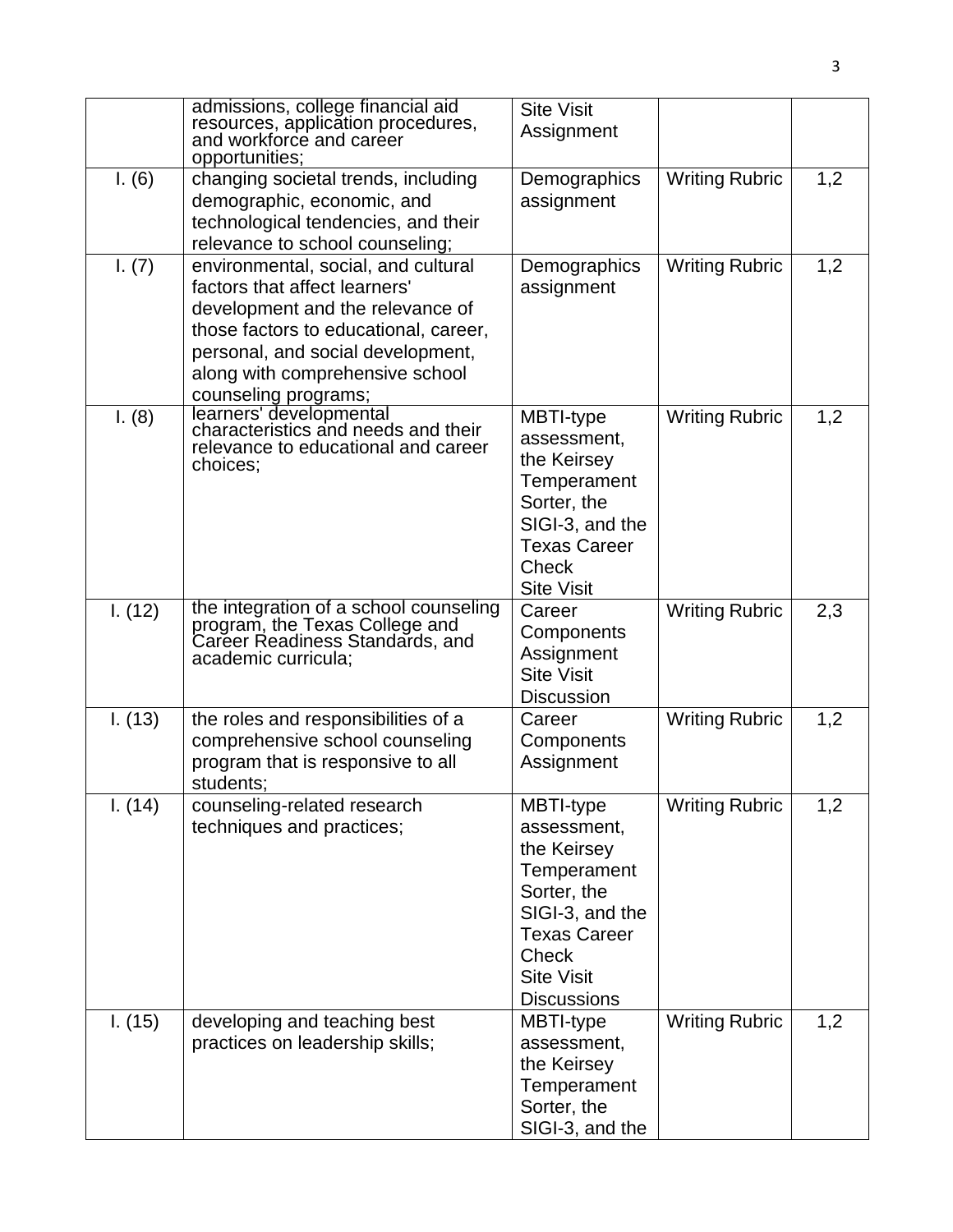|            |                                                                                                                                   | <b>Texas Career</b>                     |                       |                |
|------------|-----------------------------------------------------------------------------------------------------------------------------------|-----------------------------------------|-----------------------|----------------|
|            |                                                                                                                                   | Check                                   |                       |                |
|            |                                                                                                                                   | <b>Site Visit</b><br><b>Discussions</b> |                       |                |
| 1. (17)    | the comprehensive school                                                                                                          | Career                                  | <b>Writing Rubric</b> | 1,2,3          |
|            | counseling program model;                                                                                                         | Components                              |                       |                |
|            |                                                                                                                                   | Assignment                              |                       |                |
| I. (18)    | how to utilize various forms of                                                                                                   | MBTI-type                               | <b>Writing Rubric</b> | $\overline{2}$ |
|            | technology and how inappropriate<br>use could be professionally and                                                               | assessment,                             |                       |                |
|            | personally harmful; and                                                                                                           | the Keirsey                             |                       |                |
|            |                                                                                                                                   | Temperament                             |                       |                |
|            |                                                                                                                                   | Sorter, the                             |                       |                |
|            |                                                                                                                                   | SIGI-3, and the<br><b>Texas Career</b>  |                       |                |
|            |                                                                                                                                   | <b>Check</b>                            |                       |                |
|            |                                                                                                                                   | <b>Site Visit</b>                       |                       |                |
|            |                                                                                                                                   | <b>Discussion</b>                       |                       |                |
| II. (1)    | develop processes and procedures<br>for planning, designing,<br>implementing, and evaluating The<br>Texas Model for Comprehensive | Career                                  | <b>Writing Rubric</b> | 1,2,3          |
|            |                                                                                                                                   | Components                              |                       |                |
|            |                                                                                                                                   | Assignment                              |                       |                |
| II. (2)    | School Counseling Programs;<br>provide a proactive, comprehensive,                                                                | Career                                  | <b>Writing Rubric</b> | 1,2,3          |
|            | developmental school counseling                                                                                                   | Components                              |                       |                |
|            | program based on the needs of                                                                                                     | Assignment                              |                       |                |
|            | students, as set forth in The Texas                                                                                               |                                         |                       |                |
|            | <b>Model for Comprehensive School</b>                                                                                             |                                         |                       |                |
|            | Counseling Programs;                                                                                                              |                                         |                       |                |
| II. (11)   | facilitate learners' ability to achieve                                                                                           | Career                                  | <b>Writing Rubric</b> | 1,2            |
|            | their potential by helping them set                                                                                               | Components<br>Assignment                |                       |                |
|            | and attain challenging educational,<br>career, personal, and social goals                                                         |                                         |                       |                |
|            | based on various types of                                                                                                         |                                         |                       |                |
|            | information;                                                                                                                      |                                         |                       |                |
| II. (13)   | use varied sources of information,                                                                                                | <b>MBTI</b>                             | <b>Writing Rubric</b> | 1,2,3          |
|            | resources, and practices to counsel                                                                                               | Keirsey<br>Temperament                  |                       |                |
|            | students about postsecondary                                                                                                      | Sorter                                  |                       |                |
|            | opportunities and college and career<br>readiness.                                                                                | SIGI-3                                  |                       |                |
|            |                                                                                                                                   | <b>Career Check</b><br>Assessments and  |                       |                |
|            |                                                                                                                                   | discussions                             |                       |                |
| III. (1)   | collaborate with others in the school                                                                                             | <b>Site Visit</b>                       | <b>Writing Rubric</b> | 2,3            |
|            | and community to implement a                                                                                                      |                                         |                       |                |
|            | guidance curriculum that promotes<br>learners' development in all domains,                                                        |                                         |                       |                |
|            | including cognitive, social, and                                                                                                  |                                         |                       |                |
|            | emotional areas;                                                                                                                  |                                         |                       |                |
| III. $(2)$ | facilitate learners' ability to achieve                                                                                           | <b>MBTI</b>                             | <b>Writing Rubric</b> | 1,2,3          |
|            | their potential by helping them set                                                                                               | Keirsey                                 |                       |                |
|            | and attain challenging educational,                                                                                               | Temperament<br>Sorter                   |                       |                |
|            | career, personal, and social goals                                                                                                | SIGI-3                                  |                       |                |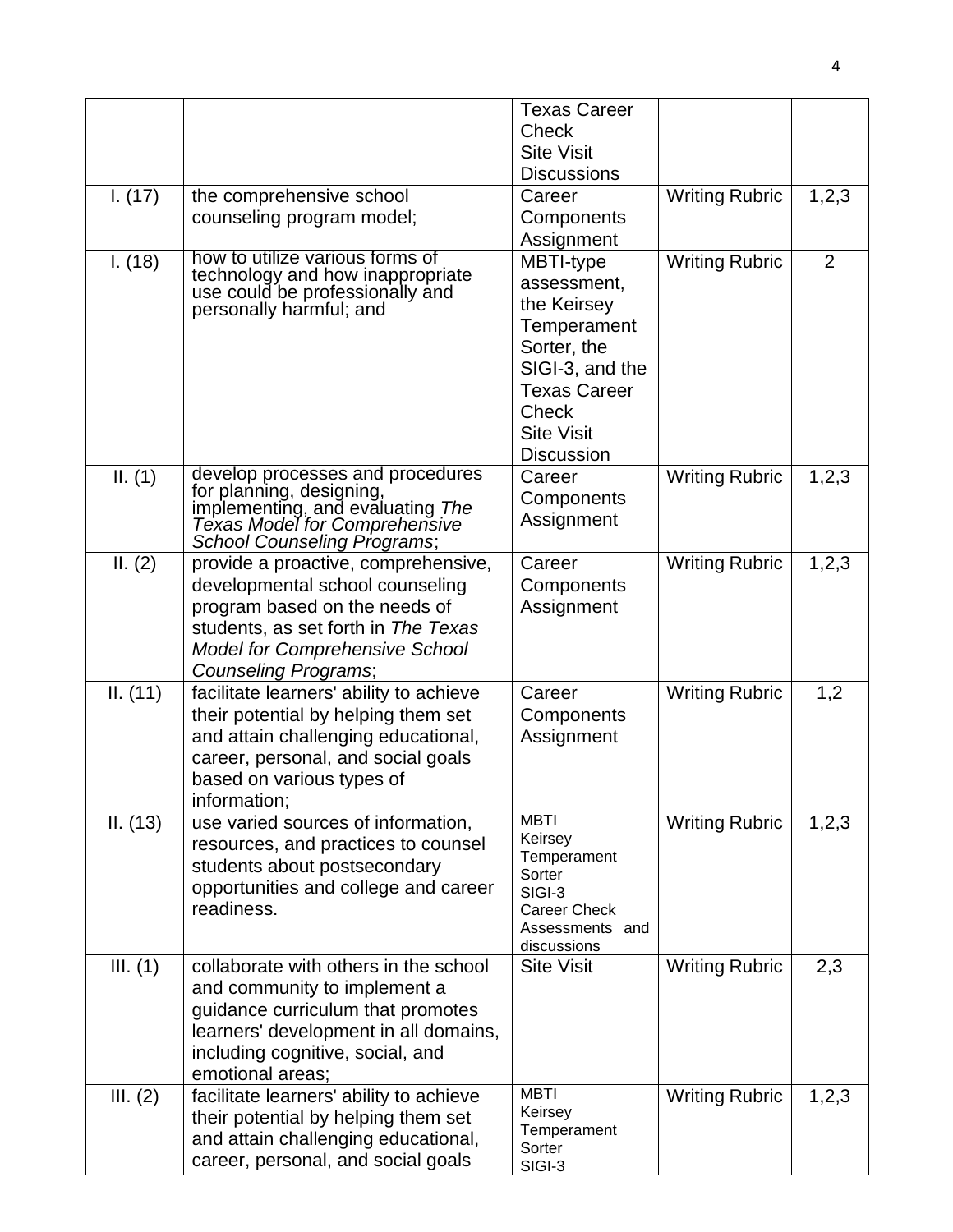|           | based on various types of<br>information;                                                                                                                                                                                                                    | <b>Career Check</b><br>Assessments and<br>discussions                          |                       |       |
|-----------|--------------------------------------------------------------------------------------------------------------------------------------------------------------------------------------------------------------------------------------------------------------|--------------------------------------------------------------------------------|-----------------------|-------|
| III. (3)  | use both preventive and intervening<br>strategies to address the concerns of<br>learners and to help them clarify<br>problems and situations, set goals,<br>explore options, and implement<br>change;                                                        | <b>Site Visit</b><br><b>Discussion</b>                                         | <b>Writing Rubric</b> | 1,2,3 |
| III. (10) | increase public relations and<br>awareness through community<br>outreach, such as fundraising, grant<br>writing, donations, volunteerism, local<br>businesses, and use of public or<br>guest speakers;                                                       | <b>Site Visit</b><br><b>Discussion</b>                                         | <b>Writing Rubric</b> | 2,3   |
| III. (11) | provide school-wide professional<br>development and parent workshops<br>throughout the school year;                                                                                                                                                          | Career<br>Components<br>Assignment                                             | <b>Writing Rubric</b> | 2,3   |
| III. (12) | support participation in fair-share<br>responsibilities versus non-<br>counseling related duties;                                                                                                                                                            | <b>Site Visit</b><br><b>Discussion</b>                                         | <b>Writing Rubric</b> | 2,3   |
| III. (13) | know district, state, and federal<br>initiatives that are to be reflected in a<br>comprehensive school counseling<br>program; and                                                                                                                            | <b>Site Visit</b><br>Code of Ethics<br><b>Discussions</b>                      | <b>Writing Rubric</b> | 2,3   |
| III. (14) | develop practices to promote<br>learners' knowledge about college<br>and career readiness processes<br>necessary to pursue postsecondary<br>opportunities.                                                                                                   | Career<br>Components<br>Assignment                                             | <b>Writing Rubric</b> | 1,2,3 |
| IV. (9)   | increase students' awareness and<br>include their voices regarding<br>educational and individualized plans;<br>and                                                                                                                                           | Career<br>Components<br>Assignment                                             | <b>Writing Rubric</b> | 1,2,3 |
| IV. (10)  | ensure equitable access and<br>exposure to postsecondary<br>opportunities and college and career<br>readiness information and resources<br>for students and parents/guardians.                                                                               | Career<br>Components<br>Assignment                                             | <b>Writing Rubric</b> | 2,3   |
| V. (12)   | facilitate access to and use of school<br>and community information and<br>resources related to postsecondary<br>opportunities and college and career<br>readiness by learners,<br>parents/guardians, teachers,<br>administrators, and community<br>members. | Career<br>Components<br>Assignment<br>Career<br><b>Resources</b><br>Assignment | <b>Writing Rubric</b> | 2,3   |
| VI. (6)   | engage in continued professional<br>development experiences to learn<br>and apply concepts, skills, and<br>practices related to increasing<br>college and career readiness and<br>promoting postsecondary                                                    | Career<br>Components<br>Assignment                                             | <b>Writing Rubric</b> | 2,3   |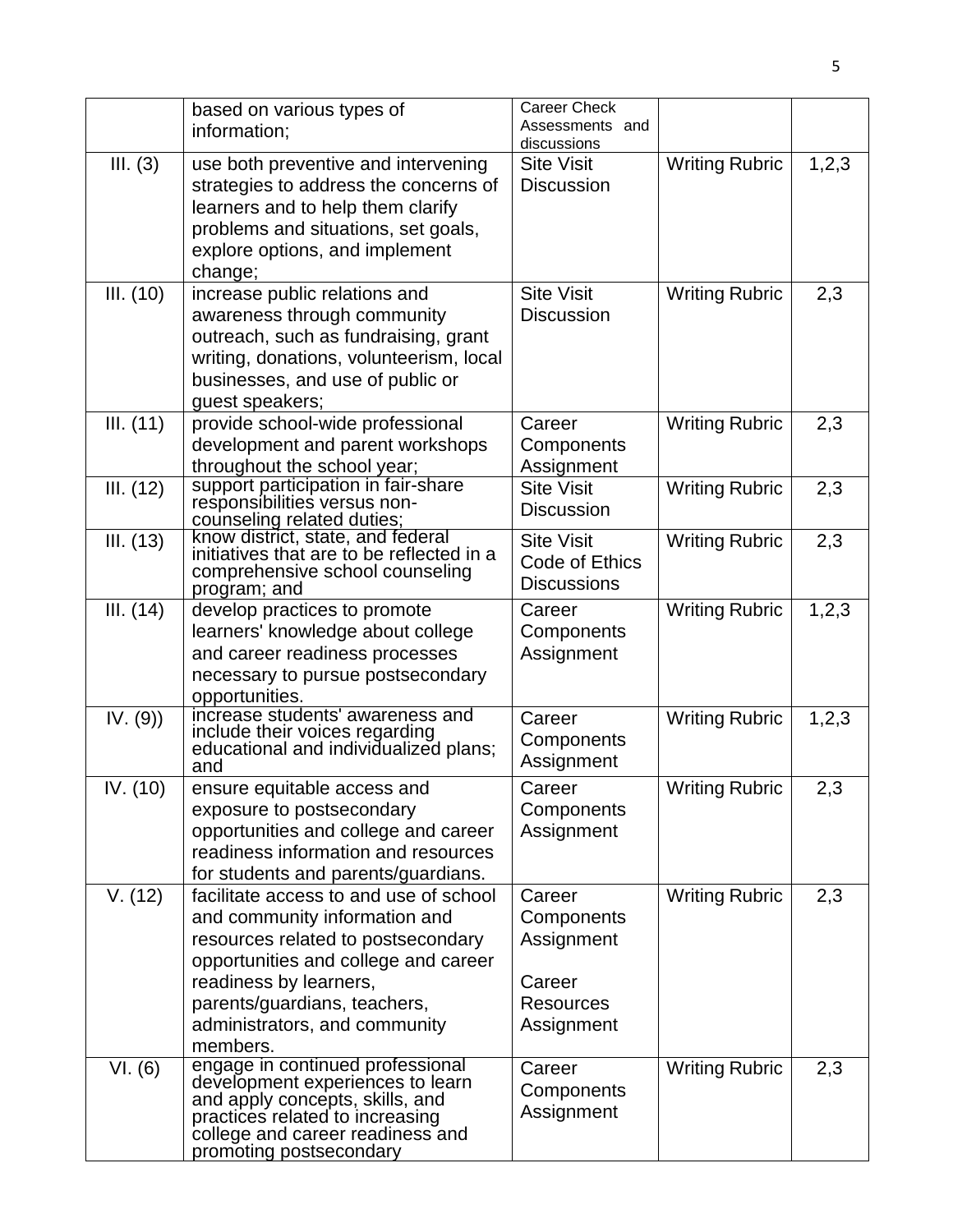| opportunities and preparation for all<br>learners. |  |  |
|----------------------------------------------------|--|--|
|                                                    |  |  |

### **TExES COMPETENCIES**:

Student knowledge and application of the four domains and 10 competencies are required for students to successfully pass the TExES. In other words, the domains and competencies are test specific and will be addressed when students take the following test. In order to help students with this task, all school counseling students are required to spend six hours in the Certify Teacher school counseling practice test site. A minimum score of 85% must be made on each of the 10 competencies tested before Sul Ross State University can submit approval for the student to take the TExES.

TExES competencies addressed in this course are:

### **DOMAIN I—KNOWLEDGE OF LEARNERS**

**Competency 001 (Human Development and Learning):** Understand theories and processes of human development and learning as well as factors that influence development and learning.

**Competency 002 (Diversity and Cultural Competence):** Understand diversity issues and cultural competencies related to school counseling and environments that promote respect and affirmation for all students.

#### **DOMAIN II—THE COMPREHENSIVE SCHOOL COUNSELING PROGRAM**

**Competency 003 (Guidance):** Understand instructional practices and strategies for facilitating students' educational, career, personal, and social growth and development as articulated in The Texas Model for Comprehensive School Counseling Programs.

 **Competency 004 (Responsive Services):** Understand techniques for designing supports and interventions to address the needs, concerns, and challenges affecting students' continued educational, career, personal, and social development.

**Competency 005 (Individual Planning):** Understand techniques and strategies for guiding students in planning, monitoring, and managing their individual educational, career, personal, and social development.

**Competency 006 (Systems Support):** Understand procedures, processes, and strategies for providing systems support.

**Competency 007 (Program Management):** Understand the foundational components of and procedures for developing, implementing, and evaluating the comprehensive school counseling program.

#### **DOMAIN III—THE PROFESSIONAL SCHOOL COUNSELOR**

**Competency 008 (Communication, Consultation, and Collaboration):** Understand practices and strategies for effective communication, consultation, and collaboration within the school and community.

**Competency 009 (Professional Practice):** Understand the roles, responsibilities, and orientation of the professional school counselor and legal and ethical standards of practice in school counseling.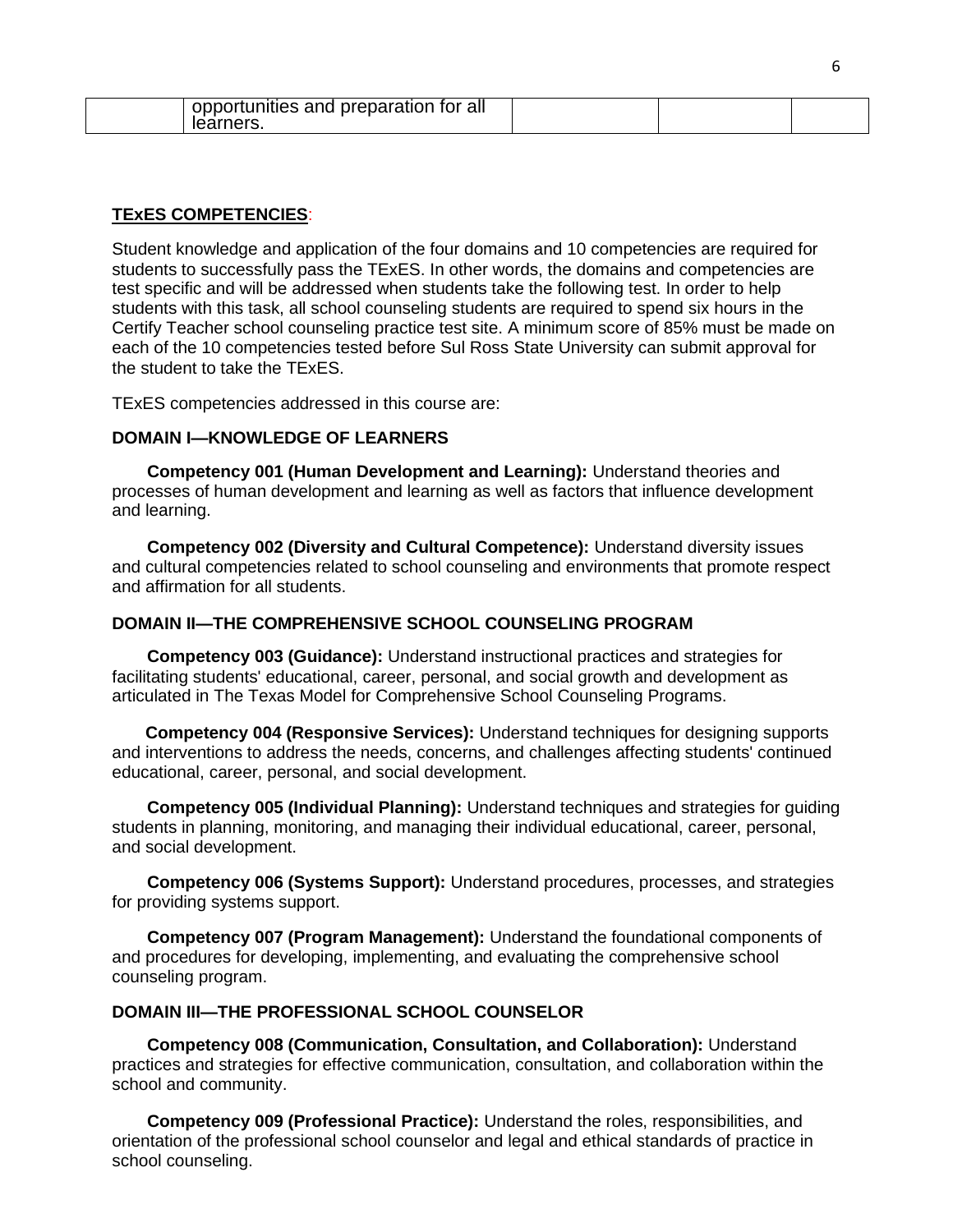## **DOMAIN IV—ANALYSIS AND RESPONSE**

**Competency 010 (Analysis and Response):** In a written response, analyze and interpret qualitative and quantitative data to identify a given student's strengths and needs and design an effective intervention.

| <b>Domain</b>                                                              | <b>Description</b>                                                                                                                                                                                                                                     | <b>Assignment</b>              | <b>Assessment</b>  | <b>SLO</b> |
|----------------------------------------------------------------------------|--------------------------------------------------------------------------------------------------------------------------------------------------------------------------------------------------------------------------------------------------------|--------------------------------|--------------------|------------|
| <b>Competency</b><br>II.003<br>Guidance                                    | Understand instructional practices<br>and strategies for facilitating<br>students' educational, career,<br>personal, and social growth and<br>development as articulated in The<br><b>Texas Model for Comprehensive</b><br>School Counseling Programs. | Develop<br>Guidance<br>Program | Certify<br>Teacher | 1,2,3      |
| II.004<br>Responsive<br><b>Services</b>                                    | Understand techniques for<br>designing supports and<br>interventions to address the needs,<br>concerns, and challenges affecting<br>students' continued educational,<br>career, personal, and social<br>development.                                   | Develop<br>Guidance<br>Program | Certify<br>Teacher | 1,2,3      |
| II.005<br>Individual<br>Planning                                           | Understand techniques and<br>strategies for guiding students in<br>planning, monitoring, and<br>managing their individual<br>educational, career, personal, and<br>social development.                                                                 | Develop<br>Guidance<br>Program | Certify<br>Teacher | 1,2,3      |
| II. 006<br><b>System Support</b>                                           | Understand procedures,<br>processes, and strategies for<br>providing systems support.                                                                                                                                                                  | Develop<br>Guidance<br>Program | Certify<br>Teacher | 1,2,3      |
| <b>III. 008</b><br>Communication,<br>Consultation,<br>and<br>Collaboration | Understand practices and<br>strategies for effective<br>communication, consultation, and<br>collaboration within the school<br>and community.                                                                                                          | Develop<br>Guidance<br>Program | Certify<br>Teacher | 2,3        |
| III. 009<br>Professional<br>Practice                                       | Understand the roles,<br>responsibilities, and orientation of<br>the professional school counselor<br>and legal and ethical standards of<br>practice in school counseling.                                                                             | Develop<br>Guidance<br>Program | Certify<br>Teacher | 2,3        |

## **COURSE OBJECTIVES:**

The student will be able to:

1. Explain the foundations of career development including appropriate definitions; the theories of career choice; and factors that influence the career decision-making process.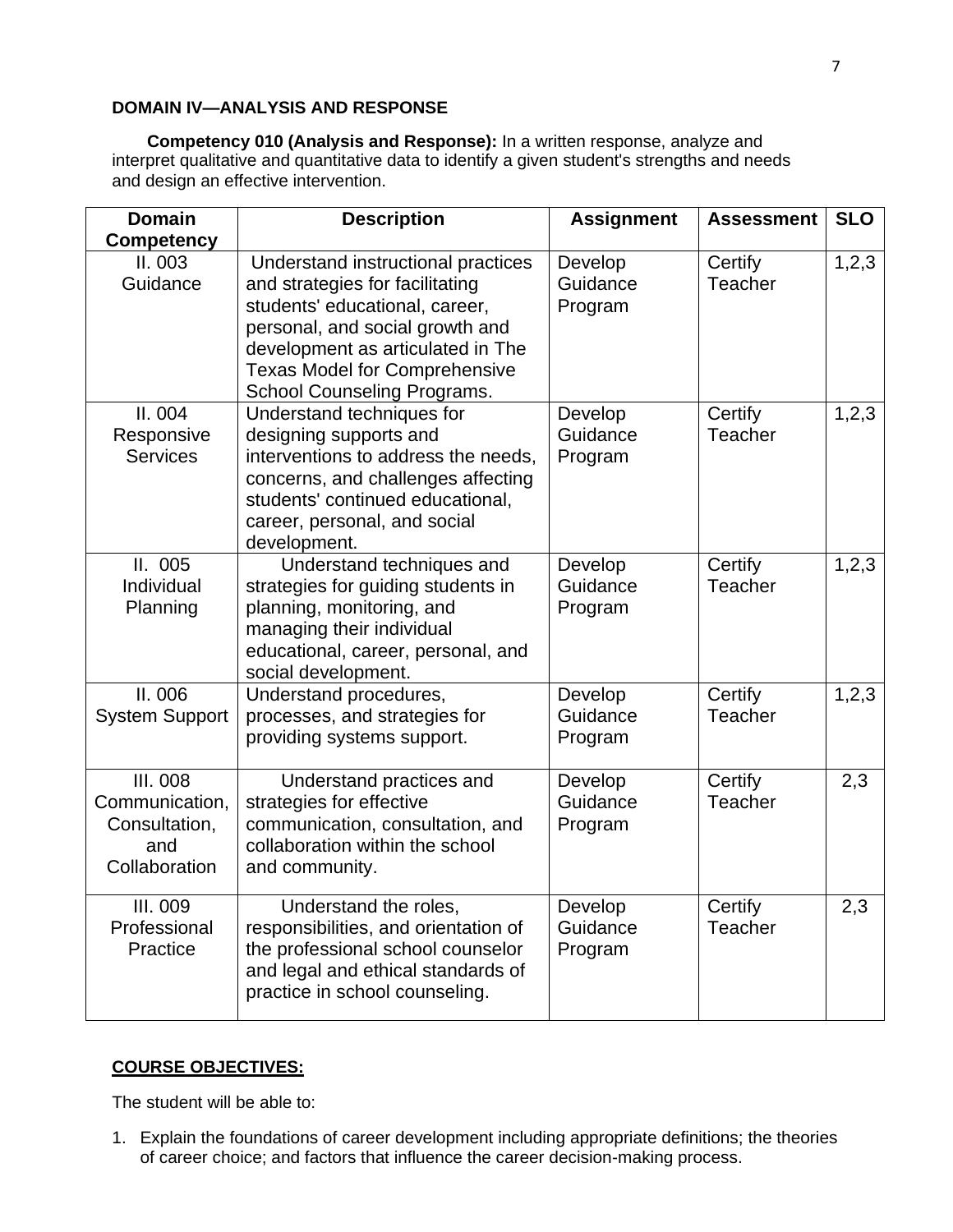- 2. Explain causes of occupational trends as they affect the world of work; and the classification systems used to describe the world of work.
- 3. Find, explain, and distribute information about the world of work.
- 4. Explain how the career development process is manipulated at various levels of educational growth.
- 5. Demonstrate knowledge of the career development procedures as concerns testing, evaluation, career counseling, job preparation, and job placement.
- 6. Relate the career counselor's opportunities outside the educational field and the trends and issues concerning career information, counseling, and development.
- 7. Correlate appropriate TExES Standards/ExCET Competencies and Learner-Centered Proficiencies to the activities of this course.

## **STUDENT LEARNING OUTCOMES:**

The student will be able to:

- 1. Demonstrate their ability to apply within guidance and counseling, their knowledge of human development, diversity, and factors that affect client's ability to achieve their potential
- 2. Demonstrate their ability to plan, implement, and evaluate a developmental counseling program, this program will incorporate assessment, as well as individual and group counseling services utilizing appropriate theoretical frameworks, techniques, and interventions to address personal, interpersonal/social, and educational needs.
- 3. Demonstrate the ability to communicate and collaborate effectively with others in diverse settings, including the community in order to facilitate client success, and will demonstrate the ability to apply ethical, legal, and professional standards.

## **COUNSELOR EDUCATION MARKETABLE SKILLS:**

- 1. Graduates will demonstrate oral and written communication skills to apply in careers related to mental and behavioral health including school counseling.
- 2. Graduates will demonstrate knowledge of ethics, social justice issues, and multicultural concerns to apply in careers related to mental and behavioral health including school counseling.
- 3. Graduates will demonstrate knowledge of human growth development throughout the lifespan to apply in careers related to mental and behavioral health including school counseling.

## **DISTANT LEARNING STATEMENT:**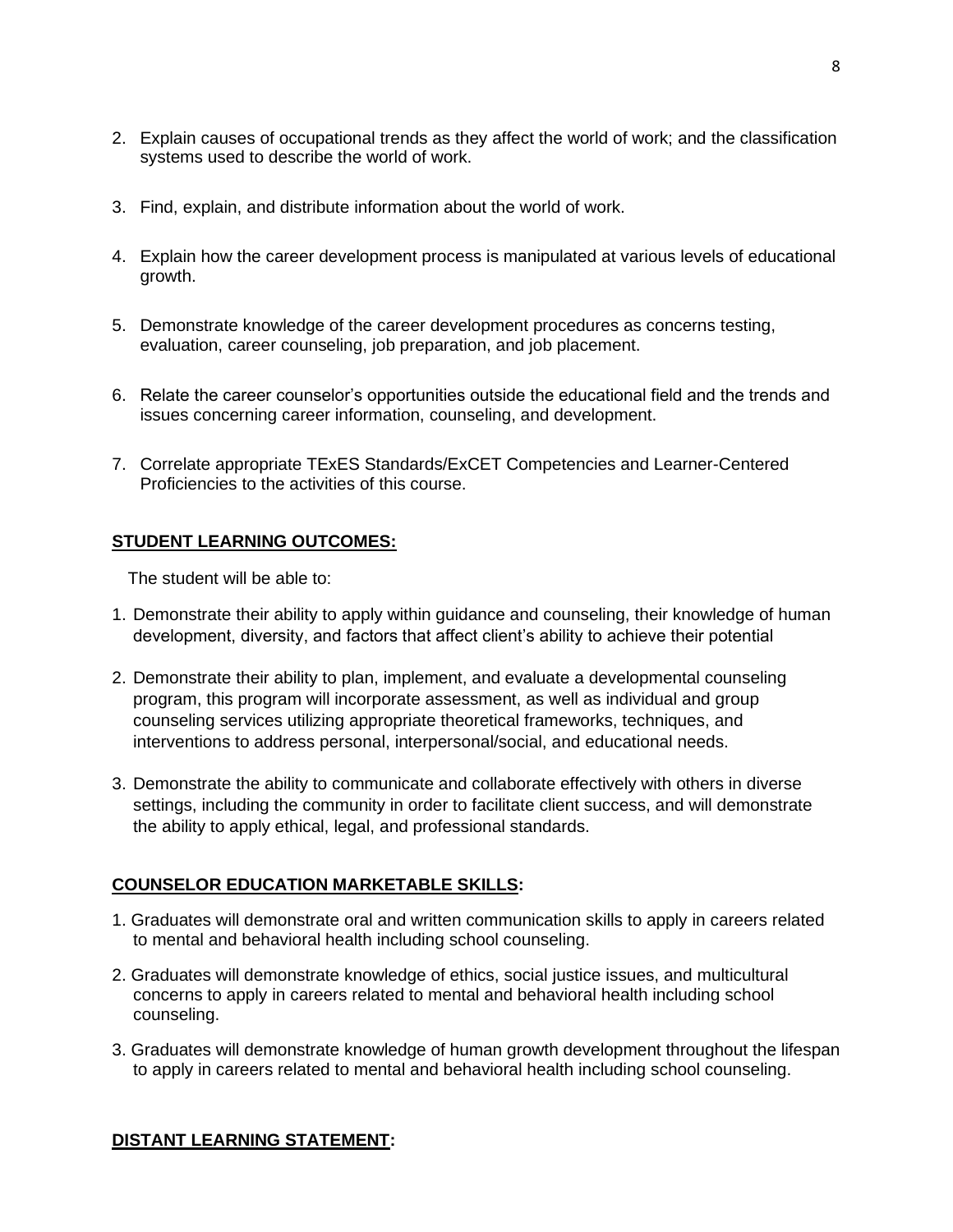Students enrolled in distance education courses have equal access to the university's academic support services, such as Smarthinking, library resources, such as online databases, and instructional technology support. For more information about accessing these resources, visit the SRSU website. Students should correspond using Sul Ross email accounts and submit online assignments through Blackboard, which requires secure login information to verify students' identities and to protect students' information. The procedures for filing a student complaint are included in the student handbook. Students enrolled in distance education courses at Sul Ross are expected to adhere to all policies pertaining to academic honesty and appropriate student conduct, as described in the student handbook. Students in web-based courses must maintain appropriate equipment and software, according to the needs and requirements of the course, as outlined on the SRSU website.

\*You may access the "Online Participation Policy" forum by entering Blackboard, then selecting Discussion Board. Please follow the directions regarding your required response.

### **TECHNOLOGICAL ASSISTANCE:**

Students, refer to the information posted on the main Blackboard login page for information regarding Blackboard Support Staff assistance with technological difficulties. The Help Desk is also available to students 24 hours a day, 7 days a week and may be accessed by phoning 888- 691-5071.

#### **SMARTTHINKING:**

With Blackboard, you will note two tabs on the left, a Smarthinking Handbook tab and a Smarthinking tab. Sul Ross State University is providing this writing tutorial program, free of charge, to currently enrolled students. Smarthinking is a proven, excellent writing tutorial program and user friendly. When you are ready to submit your draft paper to Smarthinking, you may do so through the Smarthinking tab.

This service does not detect plagiarism; you will still need to use SafeAssign for similarity detection. The Smarthinking Writing Center is designed to assist secondary, post-secondary, and graduate students become stronger writers. Students receive a detailed, personalized critique of any written assignment, such as an essay, paragraph, report, or creative work. When applicable, students can select specialists such as ESL, Technical Writing, or Creative Writing experts. Students can submit writing 24 hours a day, seven days a week.

#### **ACADEMIC INTEGRITY:**

Students in this class are required to demonstrate scholarly behavior and academic honesty in the use of intellectual property. A scholar is expected to be timely, prepared, and focused. Meaningful, respectful, and pertinent online participation is also expected.

Examples of academic dishonesty include but are not limited to: submitting work as original that was used in whole or part for another course and/or professor; turning in another person's work as one's own; copying from professional works or internet sites without citation.

#### **SAFE ASSIGN:**

The Safe Assignment Tool is an advanced plagiarism prevention system deeply integrated with the Blackboard Learning Management System. SafeAssignment compares student papers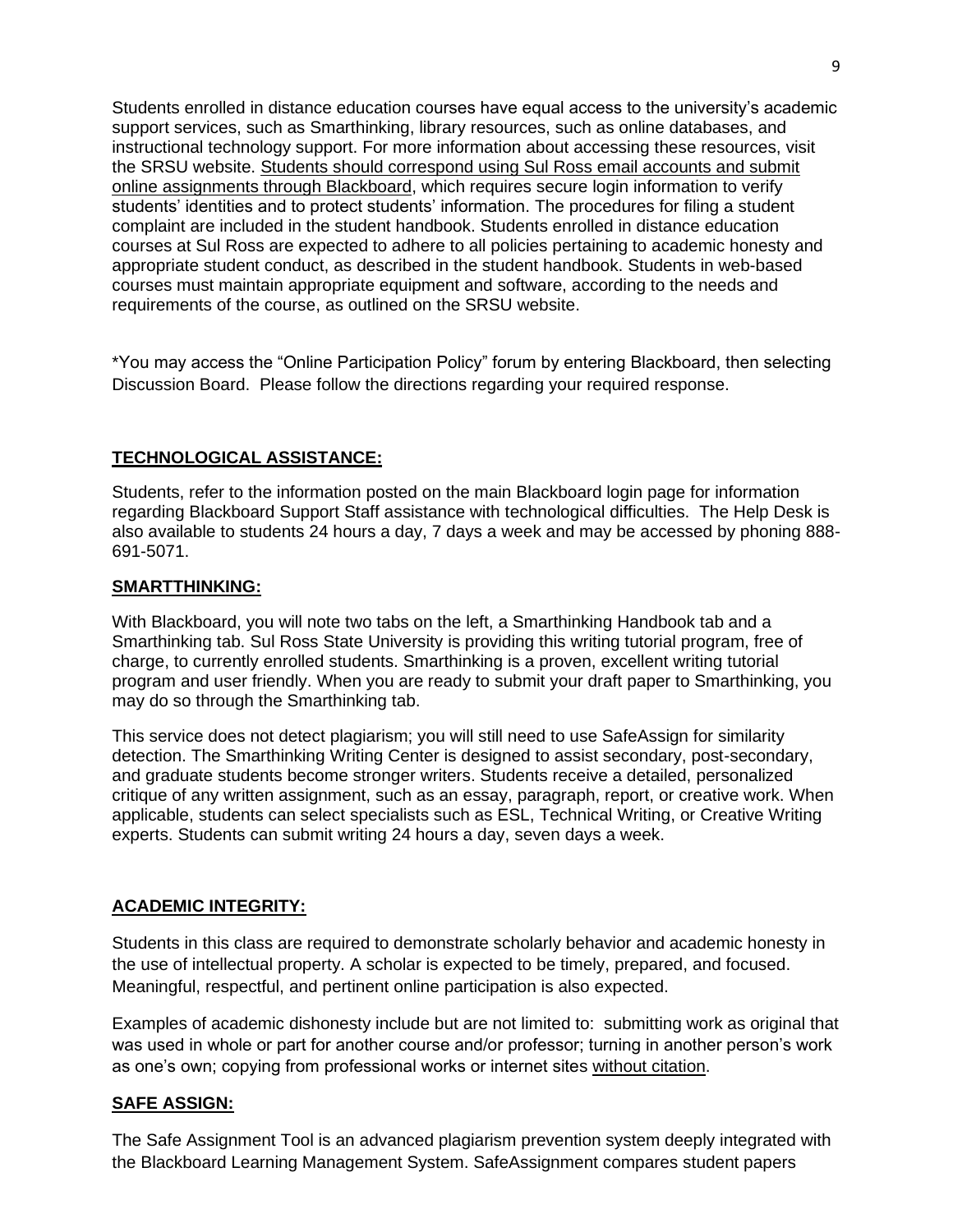submitted to Blackboard against an enormous wide range of sources and provides instructors with detailed Originality Reports. Because of SafeAssignment's flexibility, this product is an effective plagiarism prevention system that helps instructors to raise student awareness about plagiarism and to educate students about the ways to avoid plagiarism. You can check your similarity report and make corrections if needed. With your similarity report, you will note highlighted areas that have similarity noted between your paper and another source. You will click on the tab within the colored square to see the percentage of the similarity. Percentages above 10% must be corrected. It does not matter if the source that is being noted for similarity is not the same source that you used. The system is telling you what you have written is too similar to another source and you need to make corrections. You may need to change up some of the wording or order of information to make it your information. More than three or four words in a row that are identical to the originating author can be detected. You can submit your paper as many times as you would like. This system is designed to assist students with increasing awareness of plagiarism. Typically, plagiarism is an accidental occurrence and occurs when students do not realize their writing is overly similar to another source.

## **ADA (Americans with Disabilities Act)**

### **SRSU DISABILITY SERVICES:**

Sul Ross State University (SRSU) is committed to equal access in compliance with Americans with Disabilities Act of 1973. It is SRSU policy to provide reasonable accommodations to students with documented disabilities. It is the Student's responsibility to initiate a request. Please contact me, Ms. Rebecca Greathouse Wren, M.Ed., LPC-S, Director/Counselor, Accessibility Services Coordinator, Ferguson Hall (Suite 112) at 432.837.8203; mailing address is P.O. Box C-122, Sul Ross State University, Alpine, Texas 79832. Students should then contact the instructor as soon as possible to initiate the recommended accommodations.

## **PARTICIPATION POLICY:**

Since ED 5313 is an online course, participation will be evaluated in Blackboard online discussions. It is the student's responsibility to check the Discussion Board and Sul Ross email **DAILY** for the duration of the course. In order for you to remain enrolled in ED 5313 you must reply to the Blackboard Discussion Board "Online Participation Policy" forum by the deadline posted on the Due Dates listing contained in this syllabus. It is policy at Sul Ross State University that if a student is enrolled in an online course and fails to stay active for a period of 3 weeks, fails to submit assignments, and/or does not reply to emails from the instructor, he/she will receive a final grade of "F." You may access the "Online Participation Policy" forum by entering Blackboard, then selecting Discussion Board. Please follow the directions regarding your required response.

## **COURSE REQUIREMENTS:**

## **Assigned Reading**

See the attached Due Date Schedule for assigned readings. Complete reading assignments and study the material **PRIOR** to the due date.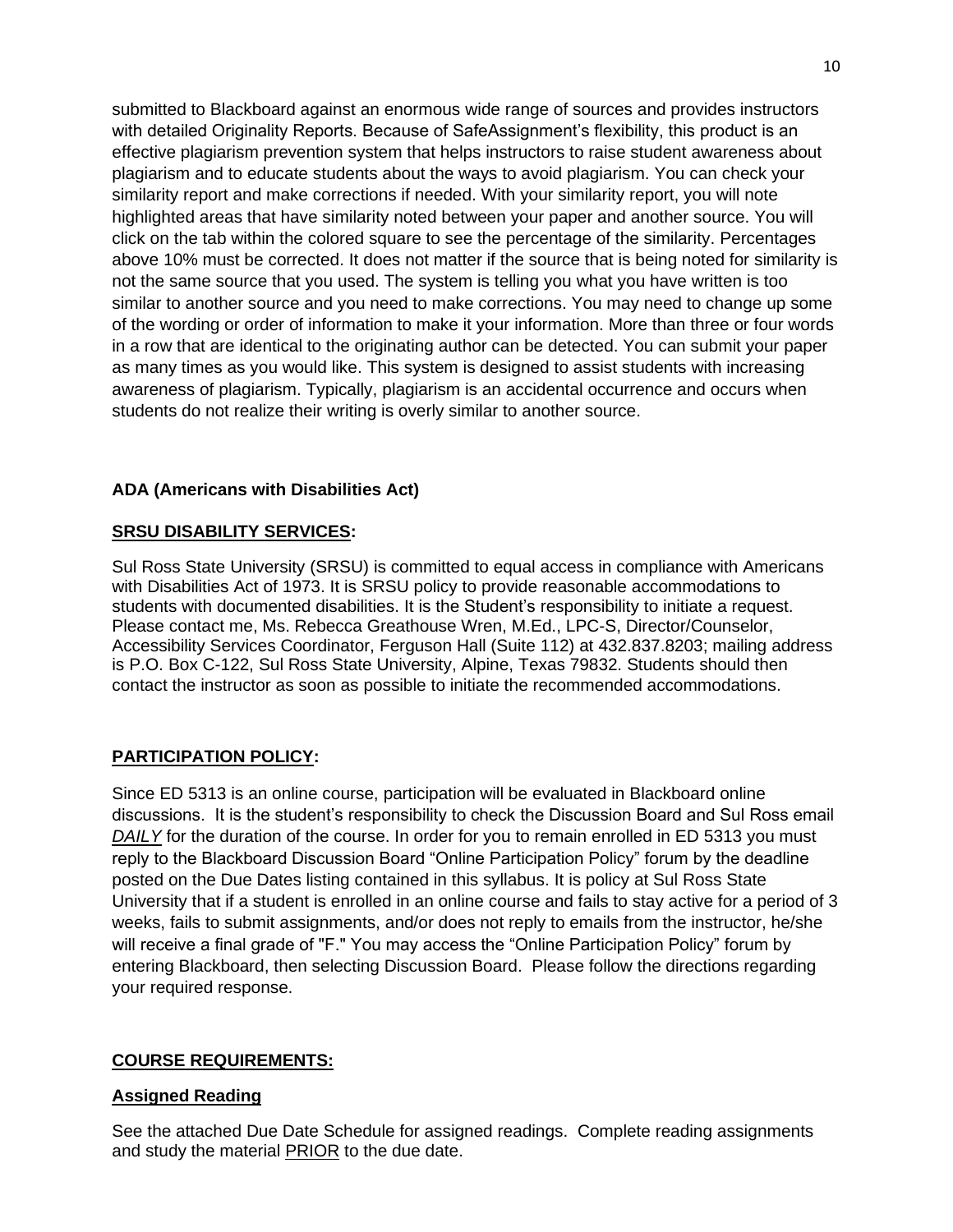# **Class Participation**

Appropriate participation in discussions and activities on the Discussion Board will be an integral part of the learning process; respectful and professional conduct in this venue is expected.

## **Assignments**

### **NOTE: LATE ASSIGNMENTS WILL NOT BE ACCEPTED. All assignments are submitted on Blackboard only; those assignments submitted after the deadlines on the attached Due Dates Schedule will receive no credit.**

**Career Counseling Program:** Students will work individually to develop a career counseling program appropriate to a specific public school setting in which the student will be working. This program is a major emphasis in this course. The program should be professionally written. A guideline for the program is available in the Assignments area of Blackboard, as well on the Blackboard Lectures, specifically on the "Course Overview" lecture. Click on the Lectures button to find the "Course Overview" lecture. Attached at the top of that lecture are the instruction documents. (Download and print "School Counselors-Writing the Program".

*ALL PROGRAMS MUST FOLLOW THE INSTRUCTIONS AND INCLUDE ALL SPECIFIED SECTIONS TO RECEIVE FULL CREDIT. Note the due date on the attached Due Date Schedule.* **Assignments submitted after the deadline will receive NO CREDIT.**

## **Site Visit and Presentation:**

Select a university/college or agency which offers or includes career or vocational counseling in its programming for its clientele. A set of questions for the visit will be found on the Discussion Board "Site Visit" Forum on Blackboard. After completing the visit, post your report about your visit on the Site Visit Discussion Board Forum; use the site visit questions as the format. Copy each question and record your response. You are also required to provide feedback to one other student whose site visit information was helpful or interesting. Note the due date in the **Syllabus** 

## **Discussion Board Assessments:**

In addition to the Site Visit assignment, there are four Assessment Discussion Board assignments and once Code of Ethics discussion. They are the MBTI-type assessment, the Keirsey Temperament Sorter, the SIGI-3, and the Texas Career Check. You may find these on the following forums on the Discussion Board: the MBTI Forum, the Keirsey Temperament Sorter Forum, the SIGI-3 Forum, Texas Career Check Forum, and the NCAA Code of Ethics Forum. You will take these four online assessments and report your results/impressions on the appropriate discussion board forum. Follow the instructions on each of the five forums. Note the due dates for each of these assignments in the Syllabus.

## **Exams.**

Refer to the Due Dates Schedule at the end of this syllabus for the Exams. There are four major exams. Exams will be open to take at the beginning of the semester and will close on the due dates. The exams are taken and scored online, and are in multiple choice formats. Access the Exams by clicking on the Exams button on the main course page. Before you take the tests, make certain to click on the Lectures button and download and print the Power Points and the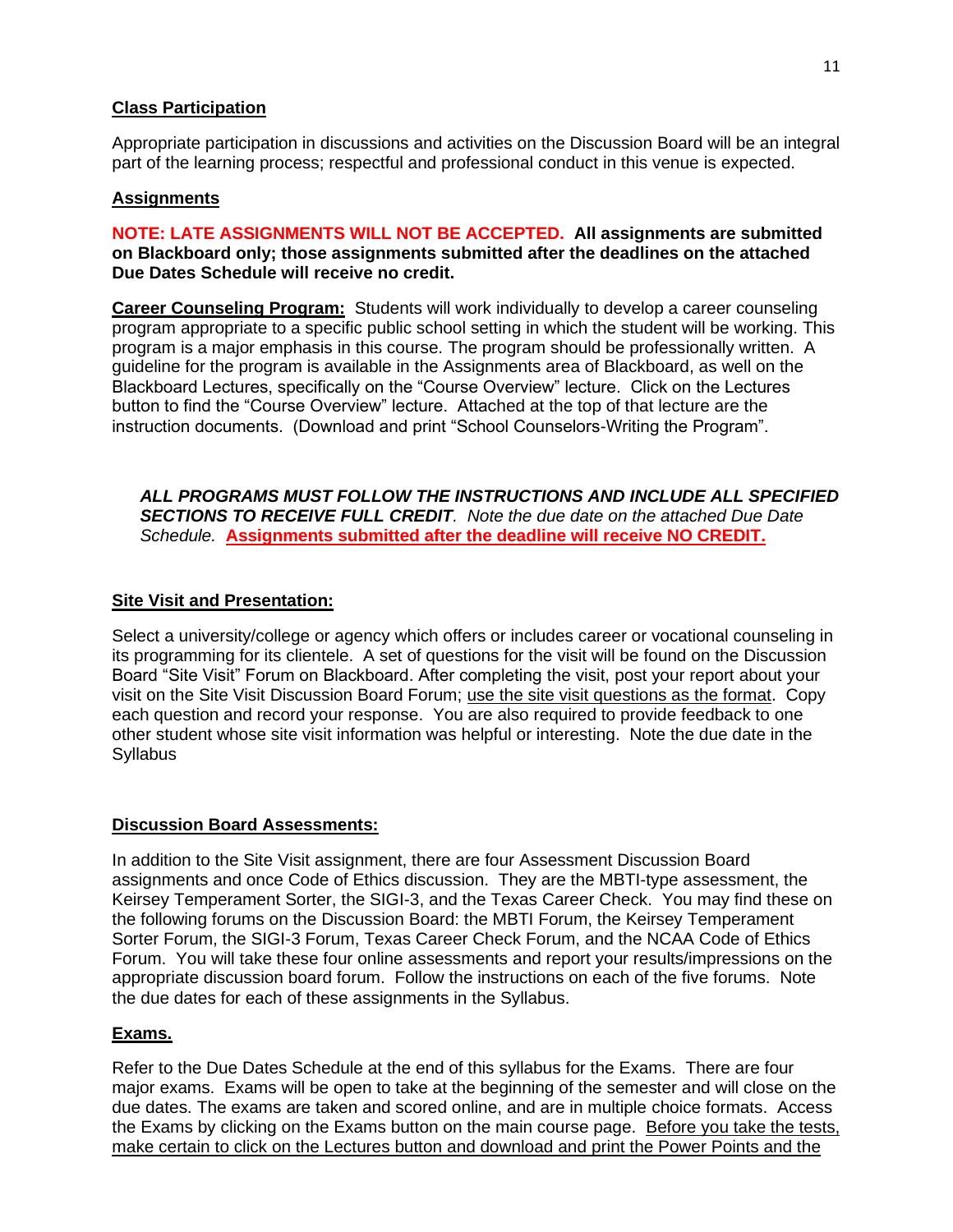### **RESOURCES/REQUIRED WEBSITES:**

**Students, access the following websites for inclusion in your Career Program. You may also access this list of Websites on Blackboard via the Websites button.** *I will expect to see a number of these reflected in your objectives/activities, where they are developmentally appropriate for your client population.* **Include correct citations and Reference entries for each website included in your Career Program. Human service counselors, some of these sites may not be appropriate for your client population; this is dependent on their developmental stages and life situations. Certain of the sites, like the Texas Workforce Commission sites, and those sites with career cluster information are generally applicable. The final four listings are the links for the online assessments to be accessed via the Discussion Board The MBTI-type Assessment, The Keirsey Temperament Sorter, the SIGI-3, and the Texas Career Check. These were mentioned previously on this syllabus in your Discussion Board Assessments Assignment.**

Requirement for ALL SCHOOL COUNSELING STUDENTS: become very familiar with **Achieve Texas**!!! We are **required** by the TEA to address all the career clusters in our career programs in the public schools.

<https://www.txcte.org/binder/career-cluster-pages>This link will take you to the Achieve Texas programs of study and career clusters! Become very familiar with this material, and build it into your school counseling career program! It is a requirement!!!

<https://www.studyguidezone.com/explore.htm> This is the EXPLORE offered through ACT. ACT Explore is designed to help 8th and 9th graders explore a broad range of options for their future. It prepares students not only for their high school coursework but for their post–high school choices as well. Examine it; you might choose to use this program for your career program.

<https://www.powerscore.com/act/help/understanding-the-plan-test.cfm> This is the PLAN offered through the ACT. ACT Plan helps 10th graders build a solid foundation for future academic and career success and provides information needed to address school districts' high-priority issues. It is a comprehensive guidance resource that helps students measure their current academic development, explore career/training options, and make plans for the remaining years of high school and beyond.

Whether students are college-bound or plan to enter the workforce directly after high school, ACT Plan can help all students.

#### [http://www.act.org/content/act/en/products-and-services/workkeys-for-](http://www.act.org/content/act/en/products-and-services/workkeys-for-employers/assessments.html)

[employers/assessments.html](http://www.act.org/content/act/en/products-and-services/workkeys-for-employers/assessments.html) ACT Work Keys and Key Train. KeyTrain is the complete interactive learning tool for career readiness skills. At its foundation is a targeted curriculum written specifically to help people master the applied workplace skills as defined by the WorkKeys<sup>®</sup> system. This core curriculum is complemented by diagnostic tools, soft skills curriculum, and a powerful reporting system to form a robust career readiness learning system. Career Ready 101™ is the ACT comprehensive career training course that helps you design a program based on your resources. It is an integrated approach to exploring careers and their skill requirements, building workplace skills using KeyTrain remediation, and creating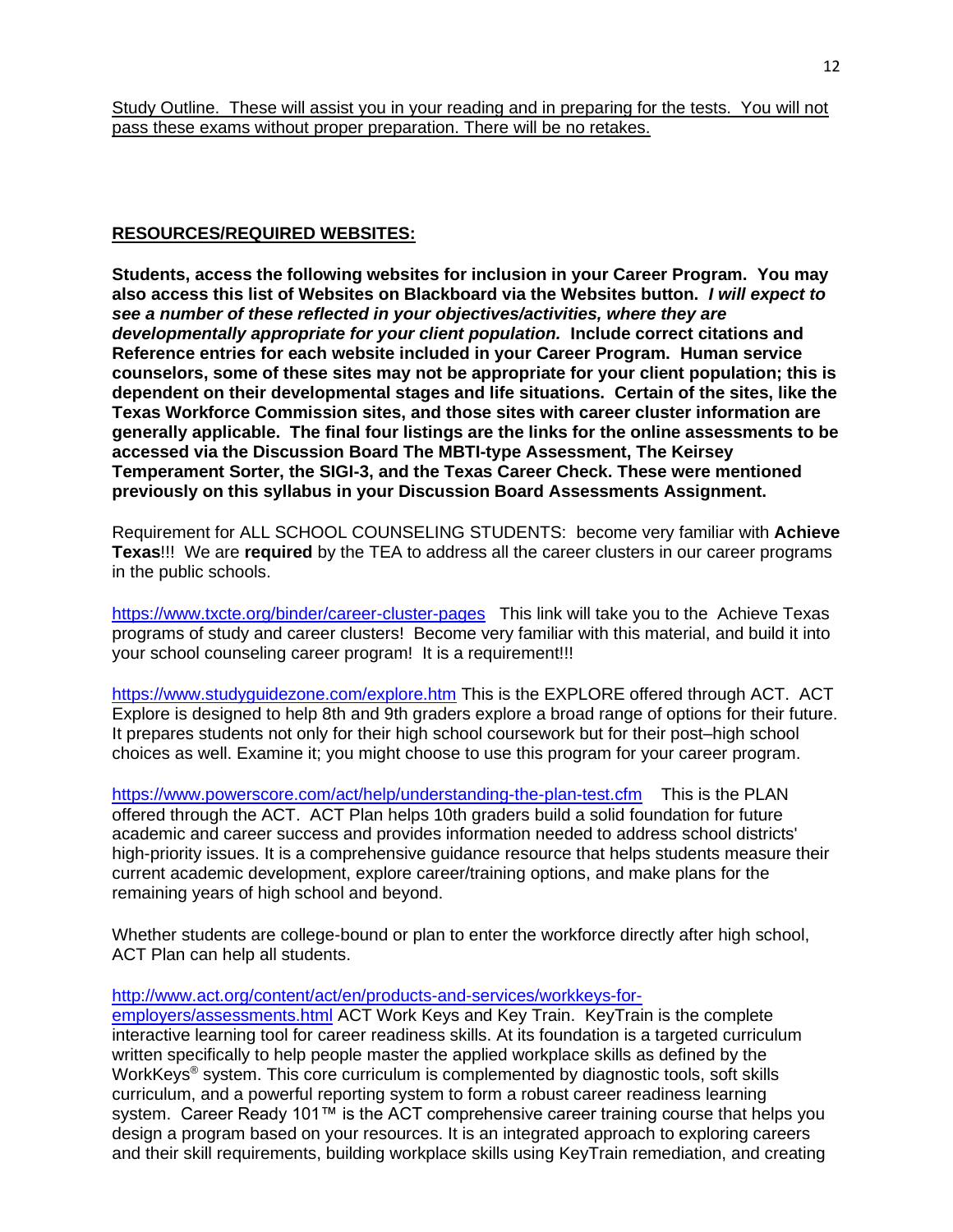life literacy with such skills as financial awareness and job searching. With its flexible online or instructor-led options, Career Ready 101 is a powerful way to set up learners for success in all areas of career readiness.

<http://www.texascaresonline.com/wowmenu.asp> This is Texas CARES, a very helpful career tool offered through the State of Texas, Texas Workforce Commission. It includes selfassessments, career cluster information, occupation information, etc.

<https://twc.texas.gov/students>This is offered through the Texas Workforce Commission. There are links on this site to career programs and resources. Labor Market and Career Information (LMCI) is a department of the Texas Workforce Commission within the External Relations Division. Their mission is to improve the way Texans make career and educational decisions by providing useful and reliable information about careers, educational training options and jobs.

<http://www.actstudent.org/college/>This is the ACT "Why Go to College?" site. It is a very helpful tool to assist with college planning! There are resources there for students and their families.

<http://www.actstudent.org/testprep/> This is the online ACT online Prep tool. This is very helpful for students!

For children: Career Town at [www.vacareerview.org](http://www.vacareerview.org/) (scroll down to select "Career Town" at the bottom of the screen). This is an excellent resource for children. For those of you who are working with elementary school students, get online and research some other available, developmentally appropriate software programs!

For K-12 from the Bureau of Labor Statistics, Exploring Career Information at <http://www.bls.gov/k12>

<https://web3.ncaa.org/ecwr3/> <http://www.ncaa.org/about/student-athlete-eligibility>for NCAA student eligibility information. You as the counselor will need to help student athletes transition to college.

[http://www.tea.state.tx.us/index2.aspx?id=5324&menu\\_id=720](http://www.tea.state.tx.us/index2.aspx?id=5324&menu_id=720) ALL SCHOOL COUNSELING STUDENTS, REGARDLESS OF YOUR GRADE LEVEL, PRINT OFF THESE GRADUATION REQUIREMENTS. THIS DOCUMENT DETAILS THE **MINIMUM** GRADUATION COURSE REQUIREMENTS, THE **RECOMMENDED** GRADUATION COURSE REQUIREMENTS, AND THE **DISTINGUISHED** GRADUATION COURSE REQUIREMENTS. WE BEGIN PREPARING FOR THIS IN ELEMENTARY SCHOOL. IF YOU ARE COUNSELING *8TH GRADE STUDENTS*, YOU *MUST HELP EACH STUDENT DESIGN THEIR 4 YEAR GRADUATION PLAN,* AND THE PARENTS MUST SIGN OFF ON THE PLAN. THIS PLAN WILL FOLLOW THE STUDENT INTO HIGH SCHOOL, SO *HIGH SCHOOL COUNSELORS*, YOU WILL BE REQUIRED TO MONITOR THE STUDENTS' PROGRESS TOWARD GRADUATION!

<https://lincs.ed.gov/professional-development/resource-collections/profile-573> This site includes the World-of-Work Map and the Career Cluster and Areas. Click on both of them, and incorporate them into your programs!

[http://www.act.org/content/act/en/products-and-services/act-profile/education---career](http://www.act.org/content/act/en/products-and-services/act-profile/education---career-planning.html)[planning.html](http://www.act.org/content/act/en/products-and-services/act-profile/education---career-planning.html) This is a good site for students to explore career options. This is offered through the ACT.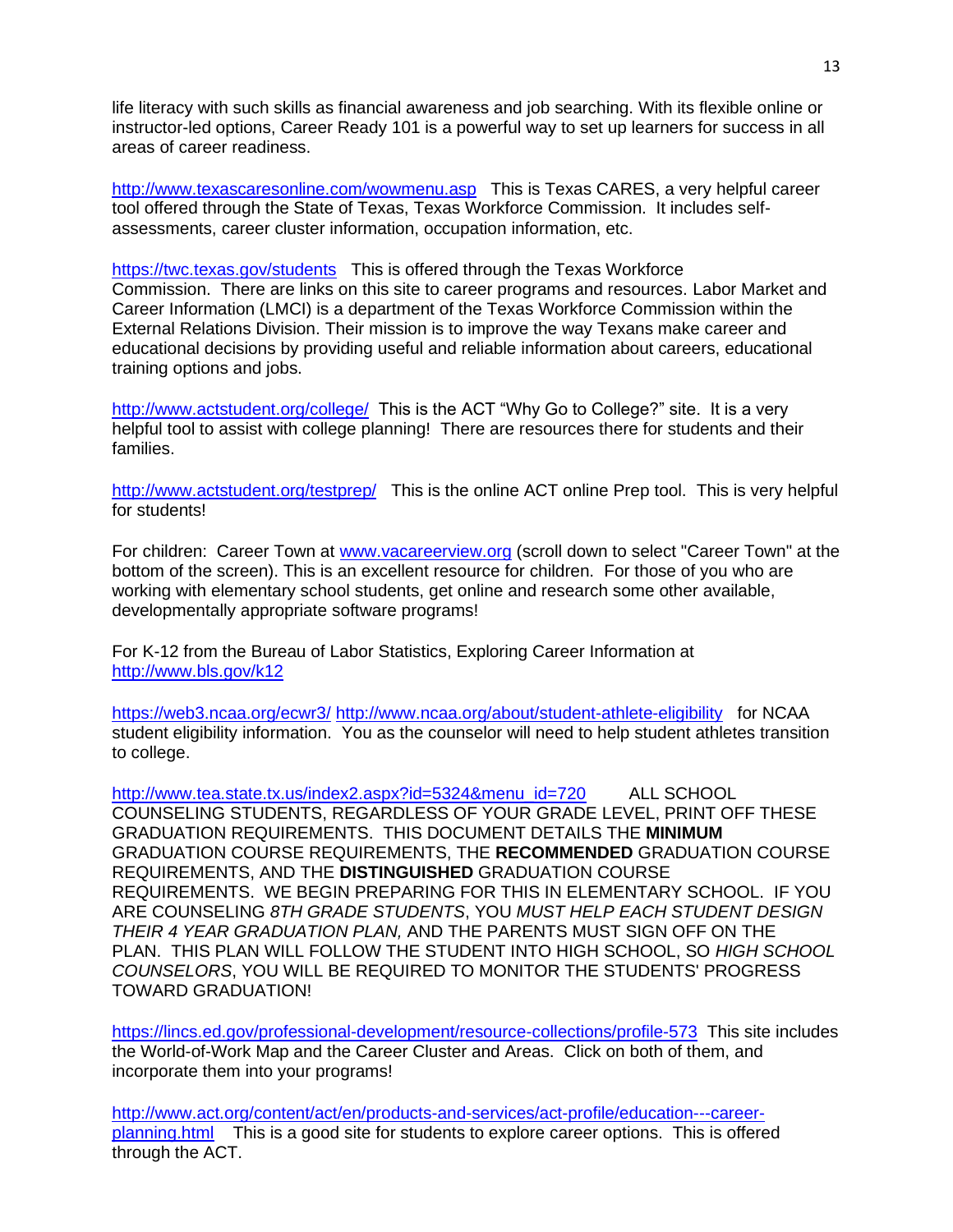<https://www.skillsone.com/Pdfs/smp284104.pdf>This is the strong Interest Inventory Profile and Interpretive Report. Although we will not take the Strong Interest Inventory, it is one of the premier interest inventory tools in the world, and I want you to see how it is structured by viewing this sample report. This is an excellent career tool. You will be expected to know about the Strong Interest Inventory on your counseling standardized tests! This test is based on Holland's codes, and is appropriate for use with high school juniors and seniors, college students, and adults. See page 180 in your textbook.

**http://www.sulross.edu/page/1500/seniors-grad-students-beyond** This will take you to Sul Ross's career links. Examine the job interview guide, the interview questions and tips, etc.

The following sites contain wonderful information for both human service agency counselors and school counselors; they are from the U.S. Department of Labor Employment & Training Administration:

<http://wdr.doleta.gov/SCANS> This site has the SCANS (Secretary's Commission on Achieving Necessary Skills) documents, and details the Five Competencies (Resources, Interpersonal, Information, Systems, and Technology). These are the areas of skill people need to succeed in the world of work. The Three-Part Foundation of Basic Skills, Thinking Skills, and Personal Qualities are also detailed.

https://www.careeronestop.org/ This U.S. Department of Labor site includes helpful tools for online assessment, career options exploration, youth resources, and dealing with job loss, etc.

<http://www.doleta.gov/usworkforce/> This U.S. Department of Labor site examines such current issues as re-employment.

#### **Students, all of you will complete the four following online assessments:**

[http://www.humanmetrics.com/cgi-win/jtypes2.asp](http://www.humanmetrics.com/cgi-win/JTypes2.asp) This is an online text *based on* the MBTI (Myers-Briggs/Jung Typology). Take the test, then click on "Score It" at the bottom of the questions. On the screen will be your four letter "type," for example, ENFJ. Select the "Type" description by J. Butt" and print out your description. You will use this for the Discussion Board MBTI Forum.

<http://www.keirsey.com/>Take the free Sorter (click on the colorful button at the top right of your screen--it reads "Click to Take Sorter,") then select the free Temperament Report. Make sure that you click on the "The Four Temperaments" link on the top right menu bar underneath the "Take the Sorter" logo to read in detail about the four temperaments. What does the sorter suggest about you? Be sure to record your results from the Free Sorter, so that you can respond on the Keirsey Temperament Sorter Discussion Board Forum! Post a thread recording your results from the Free Sorter on this forum and state how those results are connected to career.

<http://www.sigi3.org/login.asp?SQ=1363&SK=5919503210> Type this URL into your browser. This will take you to the Sul Ross career resources page, and in the middle of the listings, you will see **SIGI 3**. You will be taking the SIGI 3 assessment. Click on the SIGI 3. **You will need to register.** Use your sulross email username and ID (the same way your access your Sul Ross email) to login to the SIGI 3. You will see a Welcome Menu and some Tips for using the SIGI. Then select "Continue" at the bottom, then "Use an Assessment Tool." Take the "Values," "Interests," "Personality Type," and "Skills" surveys. This will take some time, so be sure to block out some time to work on this. You will then search the job database using your results. Play some of the Videos for jobs, see the job comparison grids, play with the deciding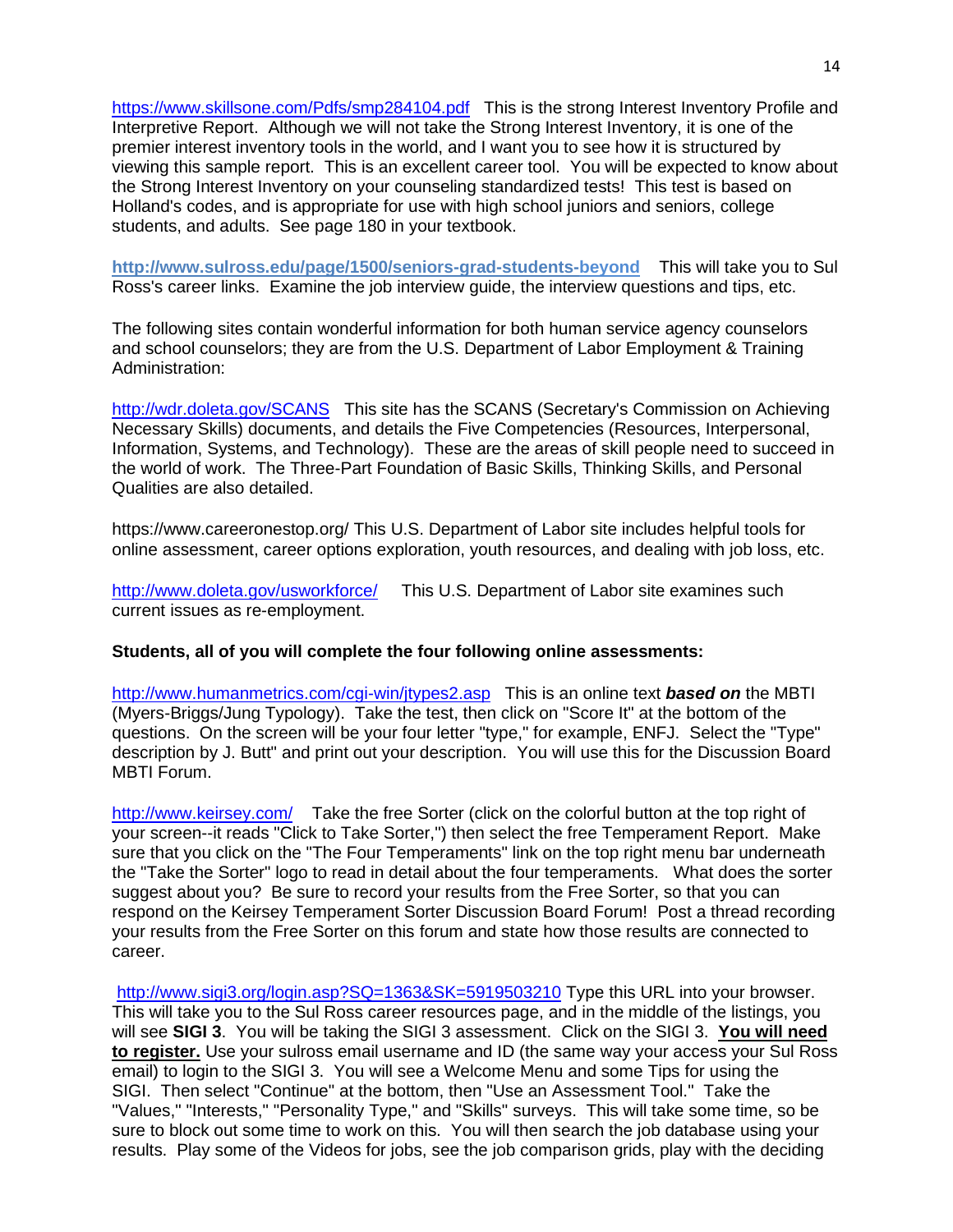square, etc. until you feel comfortable with these SIGI resources. You can build a portfolio in SIGI, and re-enter to continue working with these resources. And you might learn something about yourself in regard to career in addition to finding some good resources you might incorporate into your career program!

[https://texascareercheck.com/home/explorecareers.](https://texascareercheck.com/home/explorecareers) This is a good tool to use with high school students. You will explore occupations or college options. It includes an interest assessment, a high school graduation plan, regional labor market information and hot jobs. You can call 1-800- 822-7526 to order a free counselor packet containing samples of their career development products: tabloids, books, brochures, bookmarks, pocket resume and posters. Or you can visit the LCMI webpage at [www.lmic.state.tx.us.](http://www.lmic.state.tx.us/) After you have taken the assessment, post your results in Discussion Board.

## **EVALUATION/GRADING POLICY:**

Note: Grades are earned based on the quality of the work completed. **Assignments submitted after due dates will receive no credit.** Grades of **Incomplete (I)** are not given in the Professional Studies Division of Sul Ross State University *except* in the *most extreme*  situations.

A grade of "A" will not be given in this course unless the student's writing reflects graduate level quality and the written career program is superior. See the writing rubric at the end of the syllabus.

**FINAL GRADING: A=100-91% B=90-81% C=80-71% F=70-0%**

- 45% **Career Program**
- 15% **Site Visit Report**
- 25% **Exams**

#### 15% - **Discussion Board: Four Assessments and**

## **The NCDA Code of Ethics**

| Career Program: Introduction to the Career Program | 10 points |
|----------------------------------------------------|-----------|
| Philosophy of Career Counseling                    | 15 points |
| Demographics                                       | 15 points |
| <b>Four Components</b>                             | 40 points |
| <b>Budget</b>                                      | 10 points |
| Resources/Referrals                                | 10 points |

**NOTE:** Graduate students must maintain a 3.0 GPA to remain in good standing.

Grades of **Incomplete (I)** are not given in the Professional Studies Division of Sul Ross State University *except* in the *most extreme* situations.

A grade of "C" will result in the student retaking the course.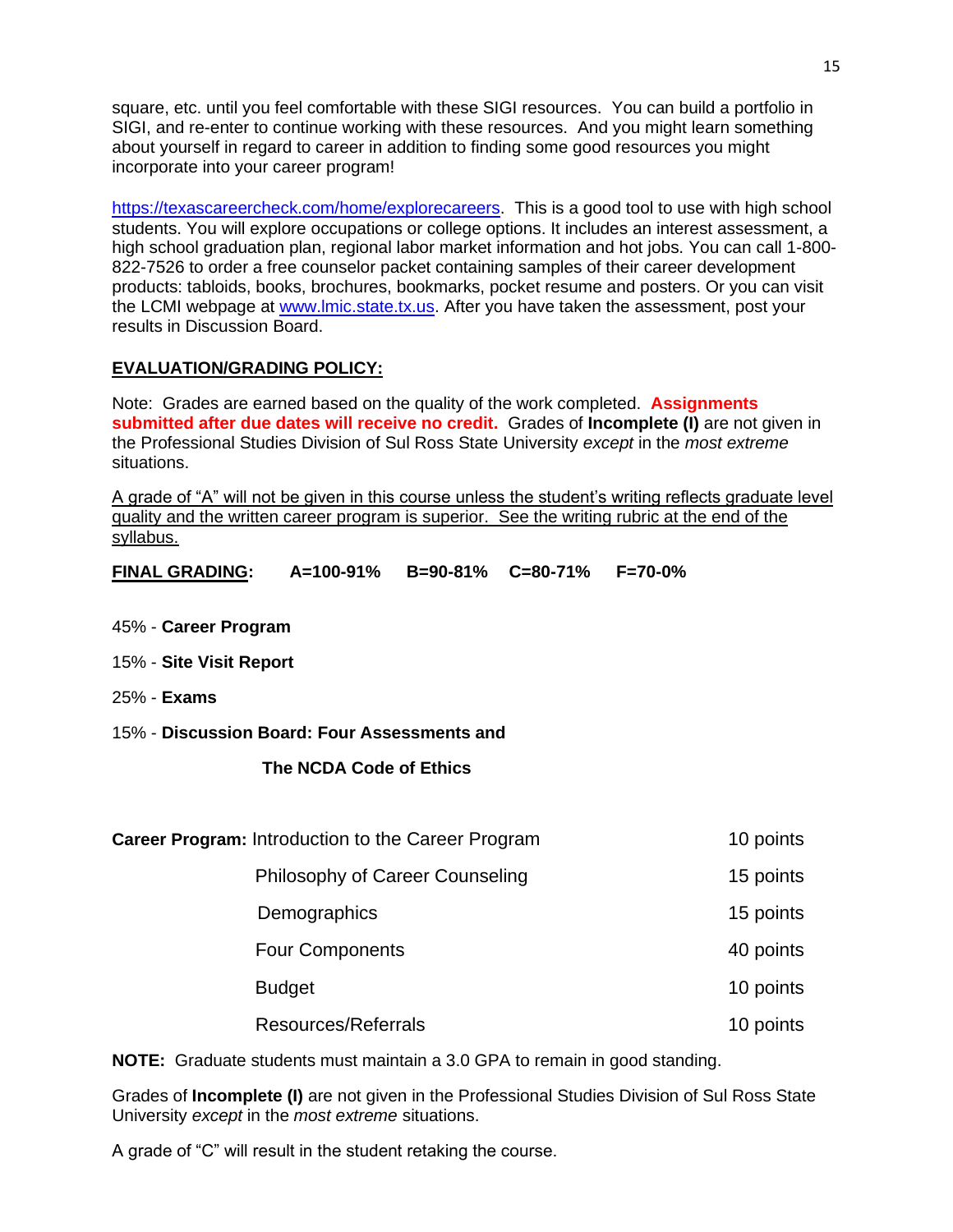All written assignments including those in discussion board must follow the writing style found in the most current edition of the American Psychological Association Publication Manual (APA Manual). See *American Psychological Association Publication Manual* (6th ed.)<http://www.apastyle.org/stylehelper/>

When you utilize excerpts of materials from existing career programs, from those websites/resources provided you, or from those you find through research, you must cite the source in the body of your paper and include a reference entry at the conclusion of your document.

All Papers should follow APA Style. Papers should have one-inch margins, 12-point type, and double line spacing. A running head (see page 41 of the APA manual for directions and an examples) should be used with each submission saying, '*School Counseling and Guidance'.* Number all pages in the upper right-hand side (do not restart with page one with each new assignment but continue numbering from the previous assignment); edit for English usage, grammar, and style. Papers with multiple errors may not be accepted or will receive a reduction in grade. An emphasis in this course is writing in a manner to demonstrate your professionalism and scholarship.

## **SCHEDULE/DUE DATES FOR Fall 2020:**

*Read the assigned chapters and complete the assignments/quizzes PRIOR to the deadline. The deadline is midnight Central Standard Time (CST) on the due date. Assignments submitted after the deadline will receive no credit.*

**APA must be followed for ALL written assignments including Discussion Board Postings: See the writing rublic at the end of the due dates**

#### *August 24 - Online ED 5313 course for school counselors officially begins.*

- August 27 **Introduce Yourself Due** in Discussion Board
- August 27— **"Online Participation Policy" Due** in Discussion Board. Must be completed prior to receiving credit on assignments.
- August 30 read the syllabus and download all document.
- September 2 Proposed **Site Visit Due** to Prof Hayes by email. Only one student per site.
- September 5 Chapters 1-4 **reading due**, Power Points, and Study Outline (download from Lectures on Blackboard) examined.
- September 5- **Exam #1** over Chapters 1-2
- September 15 **MBTI Assessment** results posted on Discussion Board Forum
- September 20 **Exam #2** over Chapters 3-4
- September 23 Submit Introduction to Smarthinking
- September 25 **Introduction to Career Program Due** include the Smarthinking report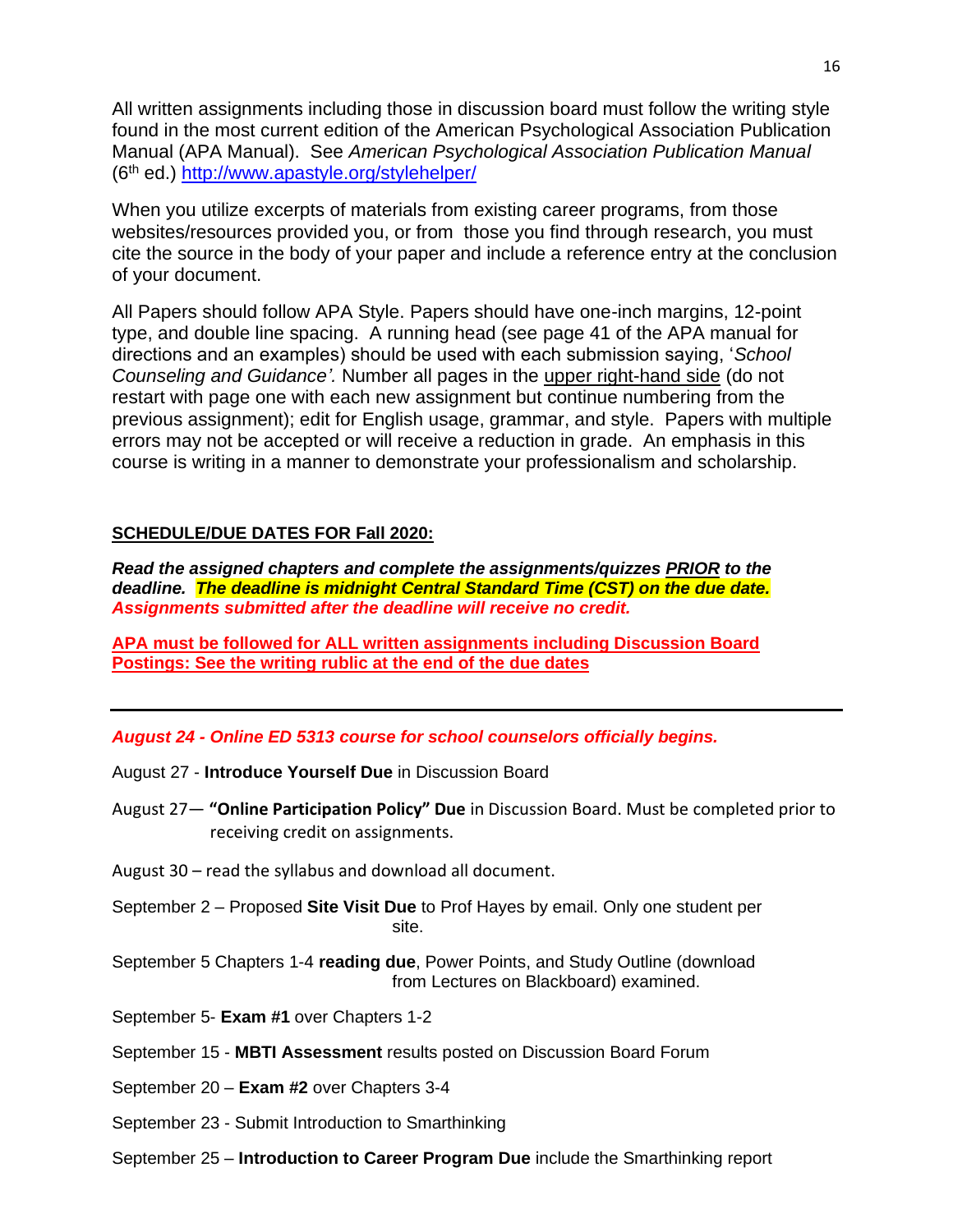September 28- Submit Personal Philosophy of Career Counseling to Smarthinking

September 30 – **Personal Philosophy of Career Counseling Due** include the Smarthinking report

- October 4 Chapters 5-8 **reading due**, Power Points, and Study Outlines examined.
- October 4 **Exam #3** over Chapters 5-6
- October 7 **Exam #4** over Chapters 7-8
- October 11 **Keirsey Temperament Sorter** results posted on the Discussion Board Forum.
- October 13 Submit Demographics to Smarthinking
- October 15– **Demographics Due** include smarthinking report (You may use the demographics that you used in ED 7302 and add to it)
- October 20 **SIGI-3** results posted on the Discussion Board Forum.
- October 26 Chapters 9-12 reading due, Power Points, and Study Outlines examined.
- October 26 **Exam #5** over Chapters 9-10
- November 2 **Site Visit Report** answers due on Discussion Board.
- November 5 **Exam #6** over Chapters 11-12
- November 10 **Texas Career Check Due**

Finish viewing DVD (the supplementary DVD).

#### **November 10 – Last day to drop with a 'W'**

- November 18 Submit Career Four Components to Smarthinking
- November 20 **Career Four Components Due** include Smarthinking report
- November 22 Chapters 13-16 **reading due**, Power Points, and Study Outlines examined.
- November 22 **Exam #7** over Chapters 13-14
- November 25 **Exam #8** over Chapters 15-16
- November 29 **Career Budget Due**
- December 1 **Code of Ethics Comparison Due**
- December 3 **Career Resources/Referrals Due**

*December 10- Grades Due for Graduating Students (noon)*

#### *December 10 – Graduation*

*Students, I recommend that you never wait until the due date to submit a quiz or an assignment as technology has a way of causing the most trouble when you need it the most. Quizzes will not be reopened.*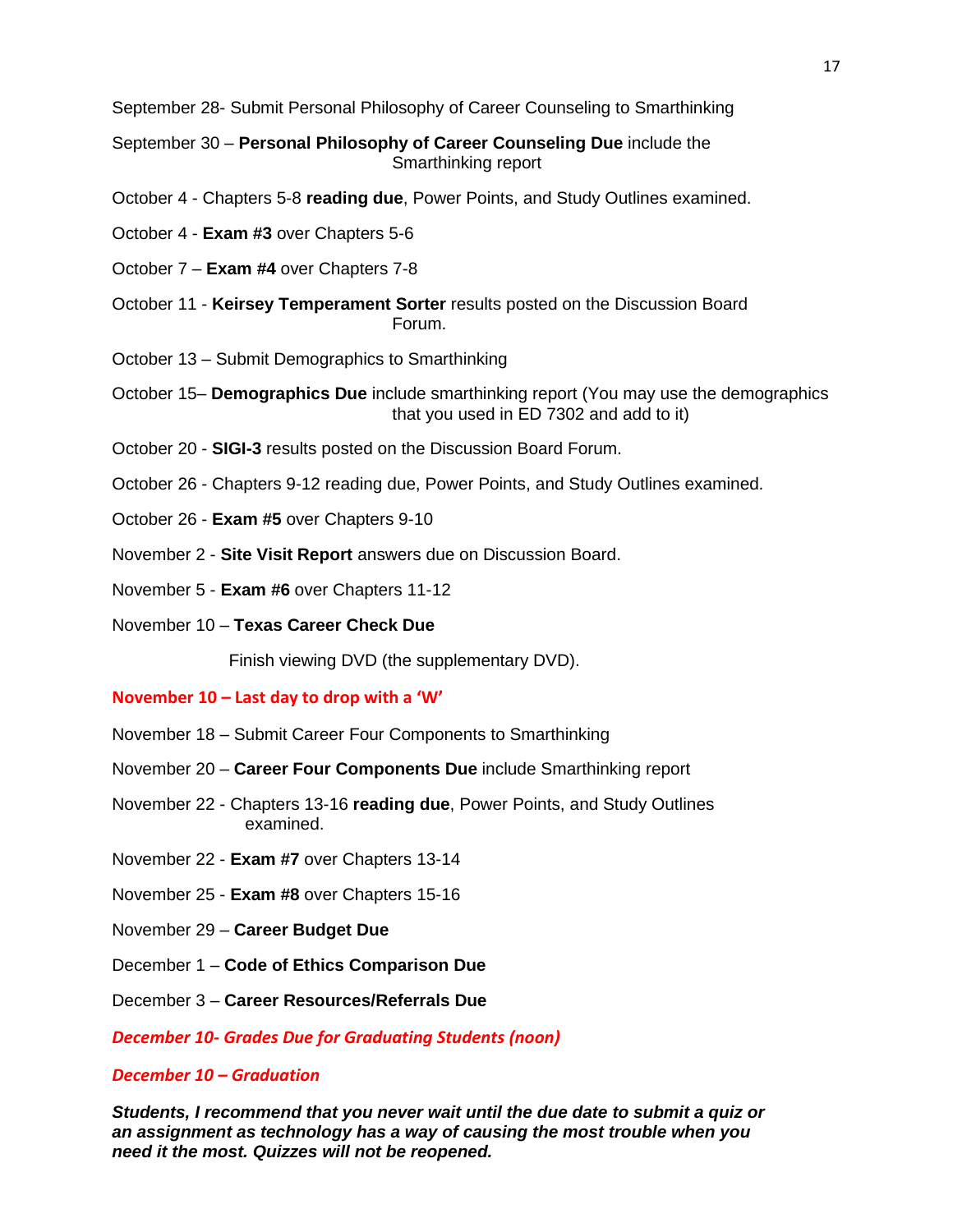# **WRITING RUBRIC FOR ALL WRITTEN ASSIGNMENTS AND DISCUSSIONS:**

| Sub-skill                                  | <b>Beginning</b>                                                                                                                                                    | <b>Basic</b>                                                                                                                                                                             | <b>Proficient</b>                                                                                                                                                                        | <b>Advanced</b>                                                                                                                                                                                                | <b>Exceptional</b>                                                                                                                                                                                               | <b>Score</b> |
|--------------------------------------------|---------------------------------------------------------------------------------------------------------------------------------------------------------------------|------------------------------------------------------------------------------------------------------------------------------------------------------------------------------------------|------------------------------------------------------------------------------------------------------------------------------------------------------------------------------------------|----------------------------------------------------------------------------------------------------------------------------------------------------------------------------------------------------------------|------------------------------------------------------------------------------------------------------------------------------------------------------------------------------------------------------------------|--------------|
|                                            | 1                                                                                                                                                                   | $\mathbf{2}$                                                                                                                                                                             | 3                                                                                                                                                                                        | 4                                                                                                                                                                                                              | 5                                                                                                                                                                                                                |              |
| Integration of<br>Knowledge                | The paper<br>did not<br>incorporate<br>knowledge<br>from the<br>literature or<br>class in<br>relevant and<br>meaningful<br>ways                                     | The paper<br>somewhat<br>incorporated<br>knowledge<br>from the<br>literature in<br>relevant and<br>meaningful<br>ways                                                                    | The paper<br>incorporated<br>knowledge<br>from the<br>literature in<br>relevant and<br>meaningful<br>ways                                                                                | The paper<br>effectively<br>incorporated<br>knowledge<br>from the<br>literature in<br>relevant and<br>meaningful<br>ways                                                                                       | The paper<br>very<br>effectively<br>incorporated<br>knowledge<br>from the<br>literature in<br>relevant and<br>meaningful<br>ways                                                                                 |              |
| Organization<br>and<br><b>Presentation</b> | The paper<br>lacked topic<br>sentences,<br>transitions<br>from one<br>topic to<br>another.<br>relevant<br>connections<br>among<br>topics, and<br>a seamless<br>flow | The paper<br>occasionally<br>included<br>topic<br>sentences,<br>transitions<br>from one<br>topic to<br>another,<br>relevant<br>connections<br>among<br>topics, and a<br>seamless<br>flow | The paper<br>consistently<br>included<br>topic<br>sentences,<br>transitions<br>from one<br>topic to<br>another,<br>relevant<br>connections<br>among<br>topics, and<br>a seamless<br>flow | The paper<br>consistently<br>and<br>effectively<br>employed<br>topic<br>sentences,<br>transitions<br>from one<br>topic to<br>another,<br>relevant<br>connections<br>among<br>topics, and a<br>seamless<br>flow | The paper<br>uniformly<br>and very<br>effectively<br>employed<br>topic<br>sentences,<br>transitions<br>from one<br>topic to<br>another,<br>relevant<br>connections<br>among<br>topics, and a<br>seamless<br>flow |              |
| <b>Focus</b>                               | The paper's<br>topic lacked<br>focus and a<br>clear<br>direction                                                                                                    | The paper's<br>topic had<br>occasional<br>focus,<br>direction,<br>and purpose                                                                                                            | The paper's<br>topic had<br>focus and<br>clarity of<br>direction<br>and purpose                                                                                                          | The paper's<br>topic had<br>effective<br>focus and<br>clarity of<br>direction and<br>purpose                                                                                                                   | The paper's<br>topic had<br>very effective<br>focus and<br>clarity of<br>direction and<br>purpose                                                                                                                |              |
| Level of<br>Coverage                       | The paper<br>lacked<br>depth,<br>elaboration,<br>and relevant<br>material                                                                                           | The paper<br>occasionally<br>included<br>depth,<br>elaboration,<br>and relevant<br>material                                                                                              | The paper<br>included<br>depth,<br>elaboration,<br>and relevant<br>material                                                                                                              | The paper<br>effectively<br>included<br>depth,<br>elaboration,<br>and relevant<br>material                                                                                                                     | The paper<br>very<br>effectively<br>included<br>depth,<br>elaboration,<br>and relevant<br>material                                                                                                               |              |
| Grammar/<br><b>Spelling</b>                | The paper<br>contained<br>numerous<br>errors of<br>grammar<br>and spelling                                                                                          | The paper<br>contained<br>some errors<br>of grammar<br>and spelling                                                                                                                      | The paper<br>contained<br>very few<br>errors of<br>grammar<br>and spelling                                                                                                               | The paper<br>contained<br>only one or<br>two errors of<br>grammar<br>and spelling                                                                                                                              | The paper<br>contained no<br>errors of<br>grammar<br>and spelling                                                                                                                                                |              |